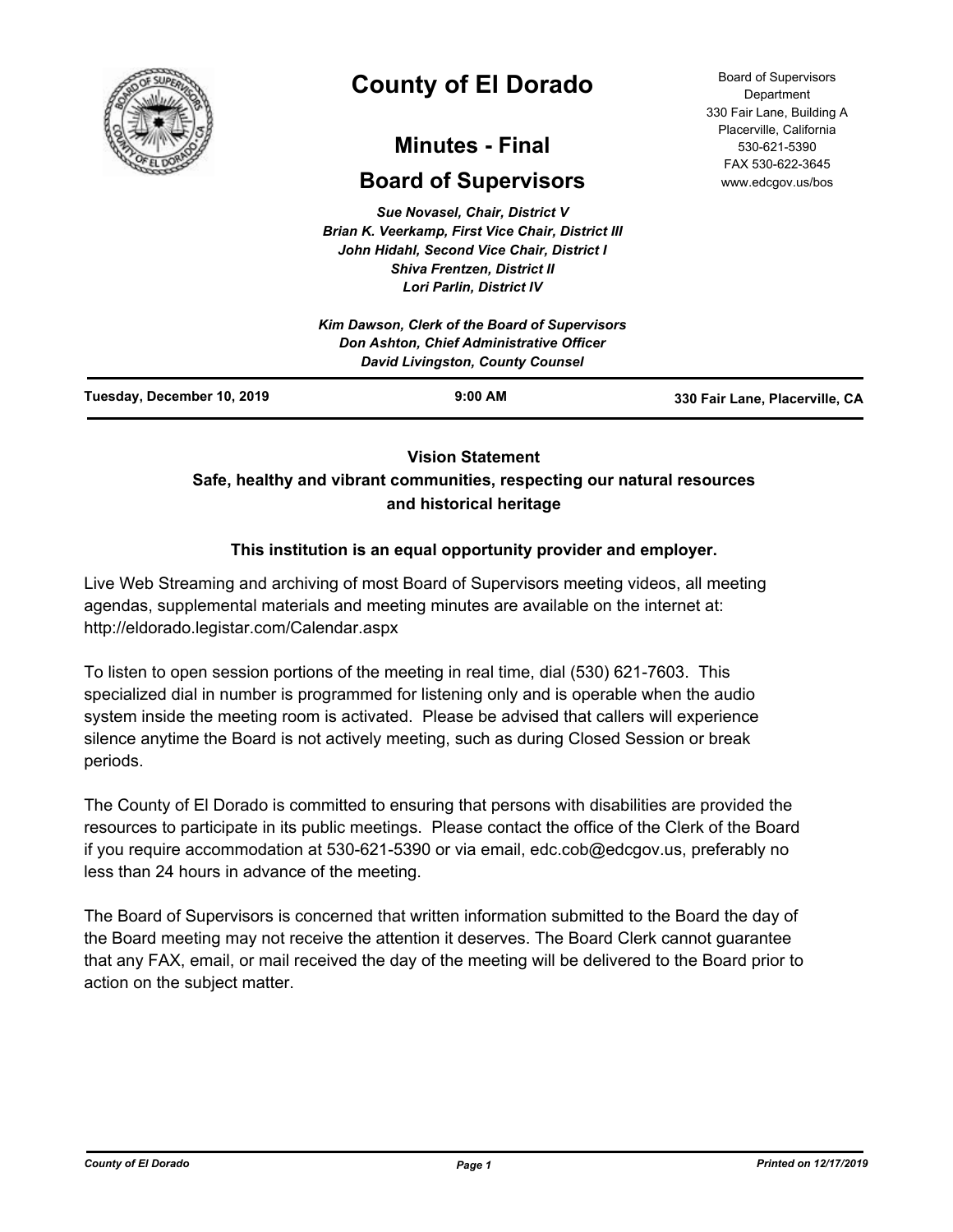The Board meets simultaneously as the Board of Supervisors and the Board of Directors of the Air Quality Management District, In-Home Supportive Services, Public Housing Authority, Redevelopment Agency and other Special Districts.

For Purposes of the Brown Act § 54954.2 (a), the numbered items on this Agenda give a brief description of each item of business to be transacted or discussed. Recommendations of the staff, as shown, do not prevent the Board from taking other action.

Materials related to an item on this Agenda submitted to the Board of Supervisors after distribution of the agenda packet are available for inspection during normal business hours in the public viewing packet located in Building A, 330 Fair Lane, Placerville or in the Board Clerk's Office located at the same address. Such documents are also available on the Board of Supervisors' Meeting Agenda webpage subject to staff's ability to post the documents before the meeting.

# **PROTOCOLS FOR PUBLIC COMMENT**

Public comment will be received at designated periods as called by the Board Chair.

Public comment on items scheduled for Closed Session will be received before the Board recesses to Closed Session.

Except with the consent of the Board, individuals shall be allowed to speak to an item only once.

On December 5, 2017, the Board adopted the following protocol relative to public comment periods. The Board adopted minor revisions to the protocol on February 26, 2019, incorporated herein:

Time for public input will be provided at every Board of Supervisors meeting. Individuals will have three minutes to address the Board. Individuals authorized by organizations will have three minutes to present organizational positions and perspectives and may request additional time, up to five minutes. At the discretion of the Board, time to speak by any individual may be extended.

Public comment on certain agenda items designated and approved by the Board may be treated differently with specific time limits per speaker or a limit on the total amount of time designated for public comment. It is the intent of the Board that quasi-judicial matters have additional flexibility depending upon the nature of the issue. It is the practice of the Board to allocate 20 minutes for public comment during Open Forum and for each agenda item to be discussed. (Note: Unless designated on the agenda, there is no Open Forum period during Special Meetings.)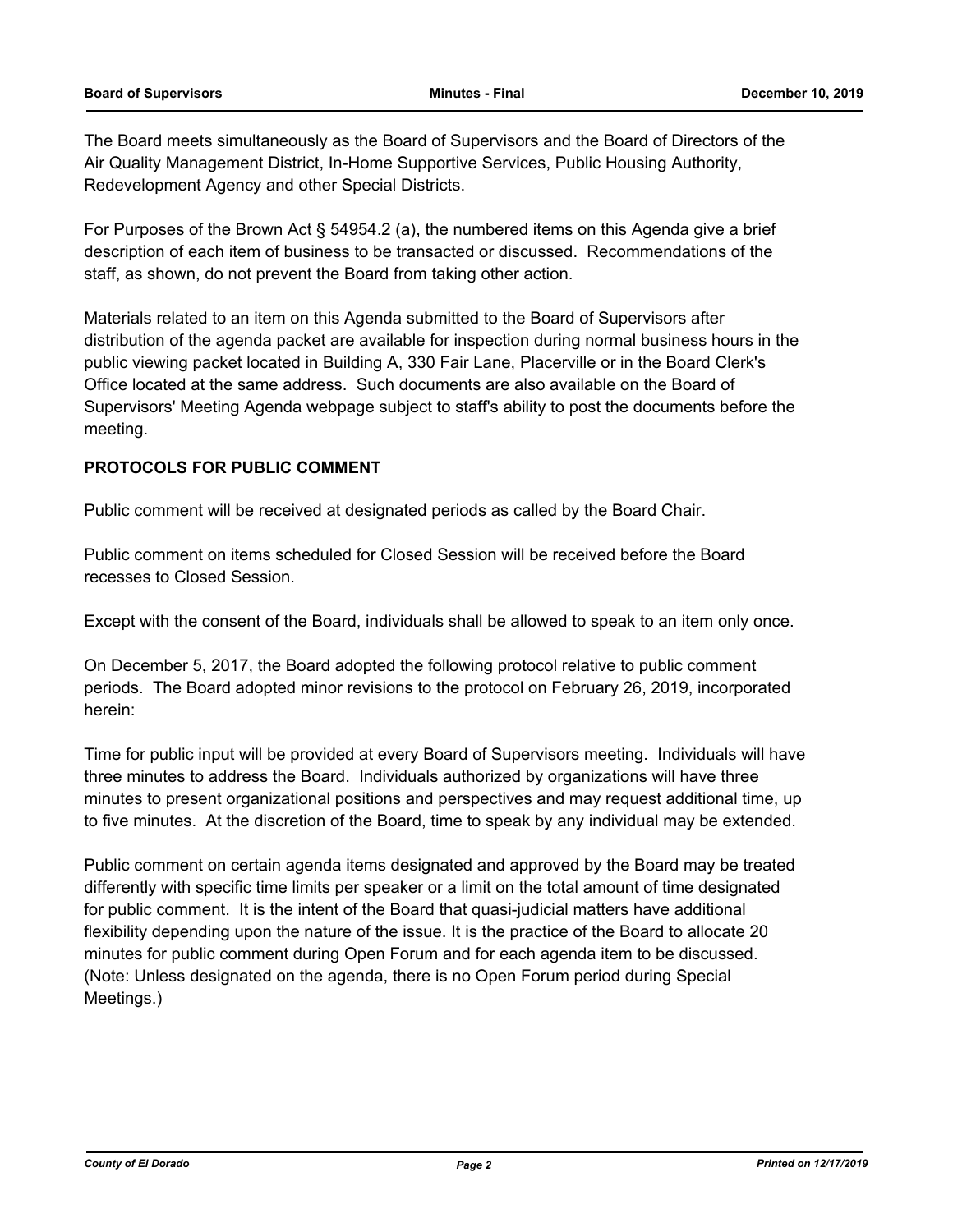Individual Board members may ask clarifying questions but will not engage in substantive dialogue with persons providing input to the Board.

If a person providing input to the Board creates a disruption by refusing to follow Board guidelines, the Chair of the Board may take the following actions:

Step 1. Request the person adhere to Board guidelines. If the person refuses, the Chair may turn off the speaker's microphone.

Step 2. If the disruption continues, the Chair may order a recess of the Board meeting.

Step 3. If the disruption continues, the Chair may order the removal of the person from the Board meeting.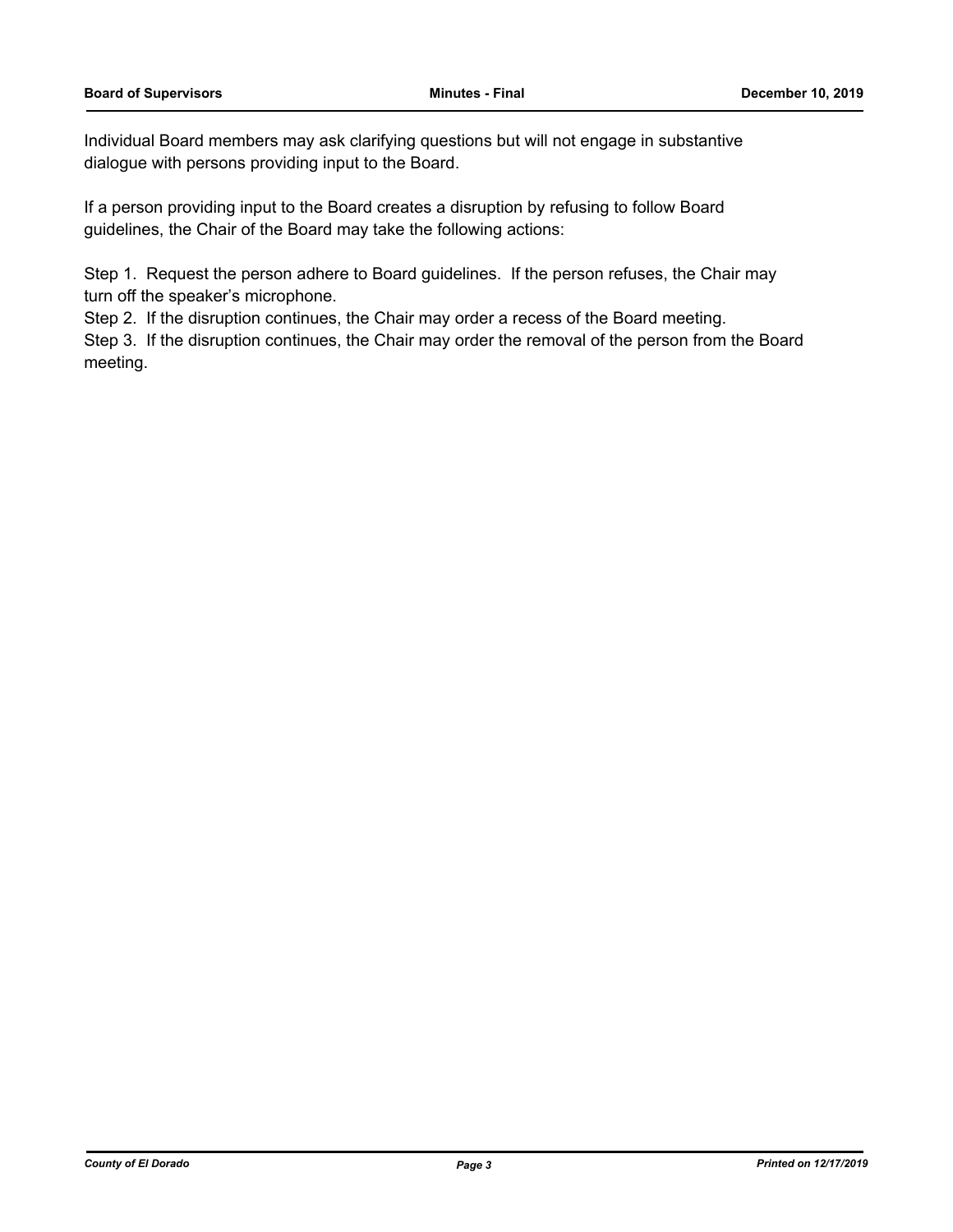#### **9:00 A.M. - CALLED TO ORDER**

Present: 5 - Supervisor Veerkamp, Supervisor Frentzen, Supervisor Novasel, Supervisor Hidahl and Supervisor Parlin

#### **INVOCATION AND PLEDGE OF ALLEGIANCE TO THE FLAG**

**Pastor Craig Klatt of the Camino Adventist Church gave the Invocation. Supervisor Veerkamp led the Pledge of Allegiance to the Flag.**

#### **ADOPTION OF THE AGENDA AND APPROVAL OF CONSENT CALENDAR**

*Public Comment: K. Payne, M. Lane, J. Gainsbourgh, R. Adams*

**A motion was made by Supervisor Frentzen, seconded by Supervisor Veerkamp to Adopt the Agenda and Approve the Consent Calendar with the following changes: Supervisor Veerkamp noted on item 3 that a policy discussion needs to occur regarding annexations and property tax distribution. Pull items 24 and 29 for discussion. Supervisor Parlin registered a No vote on item 24.**

**Yes:** 5 - Veerkamp, Frentzen, Novasel, Hidahl and Parlin

# [19-1854](http://eldorado.legistar.com/gateway.aspx?m=l&id=/matter.aspx?key=27178) Adoption of the Agenda and Approval of the Consent Calendar (See Attachment)

The Board may make any necessary additions, deletions or corrections to the agenda including moving items to or from the Consent Calendar and adopt the agenda and the Consent Calendar with one single vote. A Board member may request an item be removed from the Consent Calendar for discussion and separate Board action. At the appropriate time as called by the Board Chair, members of the public may make a comment on matters on the Consent Calendar prior to Board action.

### **OPEN FORUM**

*Public Comment: H. LeVasseur, J. Gainsbourgh, M. Lane*

#### [19-1853](http://eldorado.legistar.com/gateway.aspx?m=l&id=/matter.aspx?key=27177) OPEN FORUM (See Attachment)

Open Forum is an opportunity for members of the public to address the Board of Supervisors on subject matter that is not on their meeting agenda and within their jurisdiction. Public comments during Open Forum are limited to three minutes per person. Individuals authorized by organizations will have three minutes to present organizational positions and perspectives and may request additional time, up to five minutes. The total amount of time reserved for Open Forum is 20 Minutes.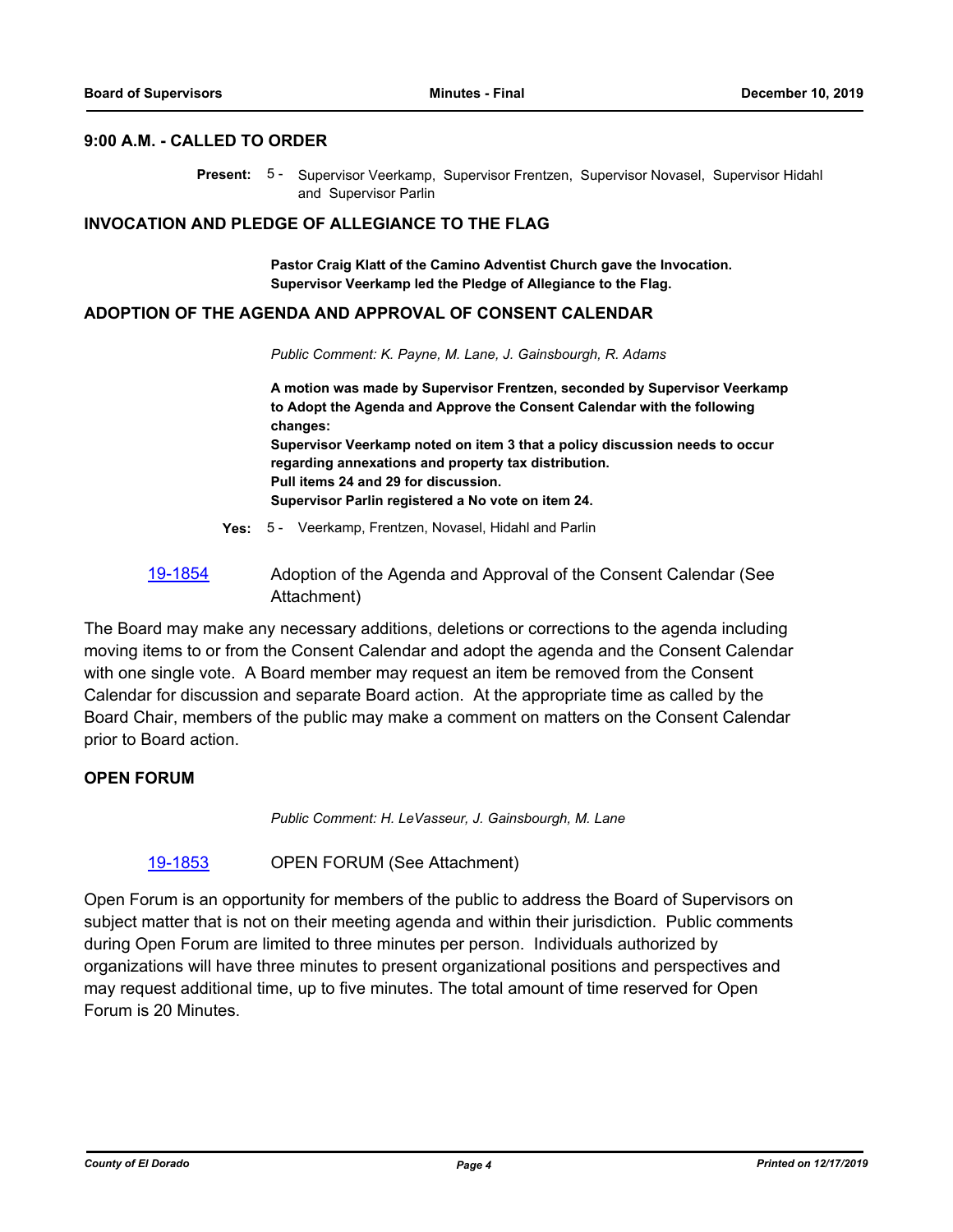## **CONSENT CALENDAR**

**1.** [19-1765](http://eldorado.legistar.com/gateway.aspx?m=l&id=/matter.aspx?key=27089) Clerk of the Board recommending the Board approve the Minutes from the regular meeting of November 19, 2019.

**This matter was Approved on the Consent Calendar.**

### **GENERAL GOVERNMENT - CONSENT ITEMS**

**2.** [16-0305](http://eldorado.legistar.com/gateway.aspx?m=l&id=/matter.aspx?key=20961) Chief Administrative Office recommending the Board find that a state of emergency continues to exist in El Dorado County as a result of unprecedented tree mortality due to drought conditions and related bark beetle infestations. (Cont. 11/19/19, Item 3)

**This matter was Approved on the Consent Calendar.**

**3.** [19-1677](http://eldorado.legistar.com/gateway.aspx?m=l&id=/matter.aspx?key=27001) Chief Administrative Office recommending the Board adopt and authorize the Chair to sign Resolution **213-2019** accepting the exchange of property tax increments for the annexation of one parcel (APN 089-010-075) into the El Dorado County Fire Protection District service area, Local Agency Formation Commission Project 2019-04.

### **FUNDING:** N/A

**Resolution 213-2019 was Adopted upon Approval of the Consent Calendar. Supervisor Veerkamp noted that a policy discussion needs to occur regarding annexations and property tax distribution.**

**4.** [19-1686](http://eldorado.legistar.com/gateway.aspx?m=l&id=/matter.aspx?key=27010) Chief Administrative Office recommending the Board receive, review, and file annual reports for the Fiscal Year ending June 30, 2019, as required under the Mitigation Fee Act (Cal. Gov. Code §66000 et seq.) related to the development impact mitigation fee collected by the County for the benefit of various Special Districts.

> **FUNDING:** Fees collected on behalf of Special Districts; no county funding.

**This matter was Approved on the Consent Calendar.**

**5.** [19-1760](http://eldorado.legistar.com/gateway.aspx?m=l&id=/matter.aspx?key=27084) Chief Administrative Office recommending the Board approve and ratify the signature of the Chief Administrative Officer on agreements 4486 and 4487, License Agreements with Pacific Gas and Electric (PG&E) related to the use of County property by PG&E for Community Resource Centers.

#### **FUNDING:** N/A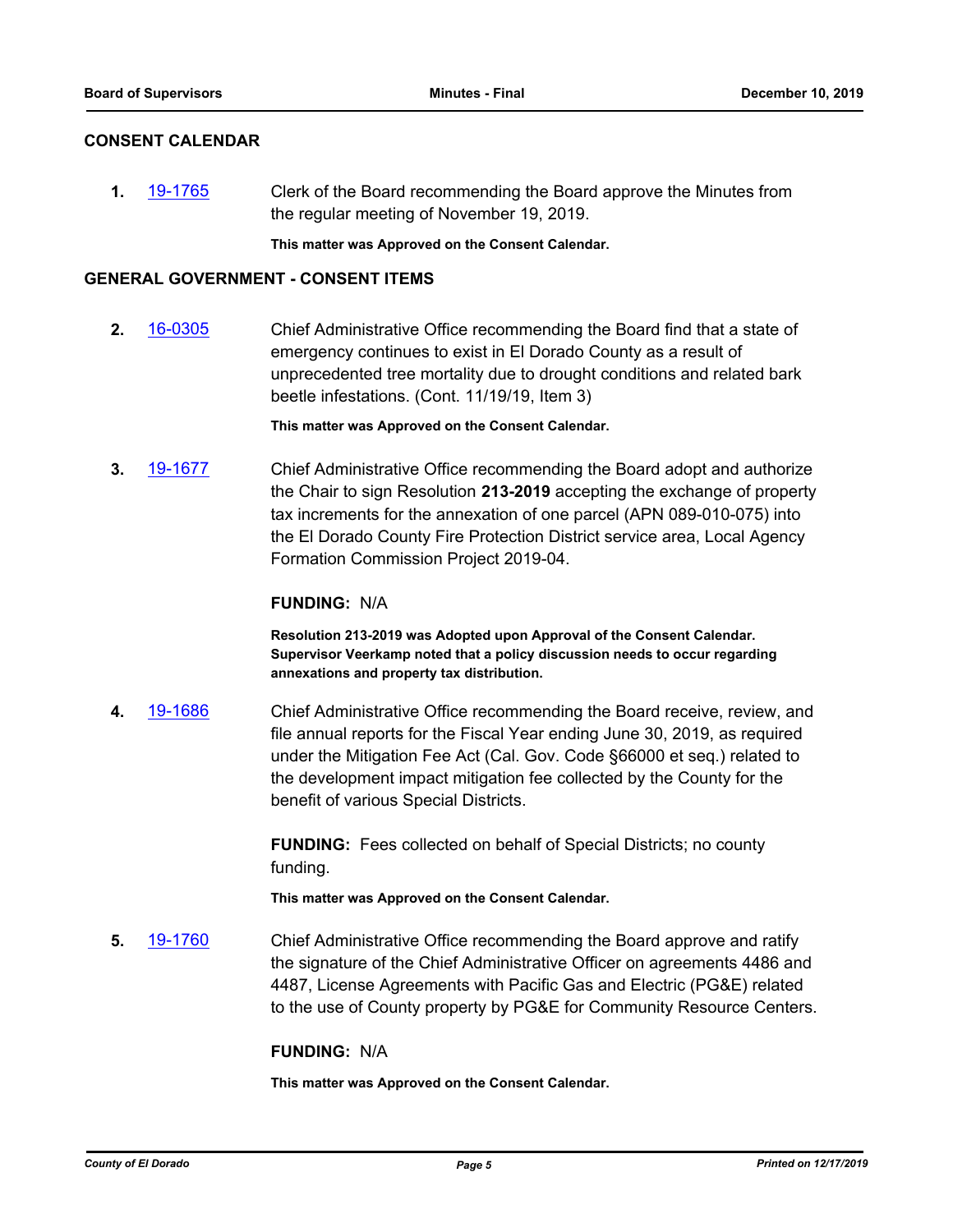**6.** [19-1673](http://eldorado.legistar.com/gateway.aspx?m=l&id=/matter.aspx?key=26997) Chief Administrative Office recommending the Board: 1) Approve and authorize the Chair to sign Agreement 4432 with Wittman Enterprises, LLC to provide ambulance billing services on behalf of El Dorado County; 2) Approve the Treasurer/Tax Collector to establish a zero balance bank account to accept ambulance billing payments.

**FUNDING:** Ambulance Service Fees.

**This matter was Approved on the Consent Calendar.**

**7.** [19-1823](http://eldorado.legistar.com/gateway.aspx?m=l&id=/matter.aspx?key=27147) Chief Administrative Office recommending the Board appoint the Director of Human Resources as its designated representative to negotiate the salary, compensation in the form of fringe benefits, and other related terms and conditions of employment with the candidate for Director of Library Services in accordance with Government Code section 54957.6.

**FUNDING:** This item requires no funding.

**This matter was Approved on the Consent Calendar.**

**8.** [19-1493](http://eldorado.legistar.com/gateway.aspx?m=l&id=/matter.aspx?key=26815) Chief Administrative Office, Facilities Division, recommending the Board consider the following:

> 1) Make findings pursuant to Article II, Section 210b(6) of the El Dorado County Charter that the ongoing aggregate of the work to be performed is not sufficient to warrant the addition of permanent staff; and 2) Authorize the Purchasing Agent to sign Agreement for Services 4495 with AMG Management Group LLC, pending Risk Management approval, for a not-to-exceed amount of \$169,000 and a one year term to provide ongoing facility project management and real estate due diligence services regarding Senate Bill 844 Adult Local Criminal Justice Facility Financing Placerville Jail Expansion Project and Senate Bill 81 Local Youthful Offender Rehabilitative Financing Program New Placerville Juvenile Hall Facility Project.

**FUNDING:** Senate Bills 844 and 81 grant funding.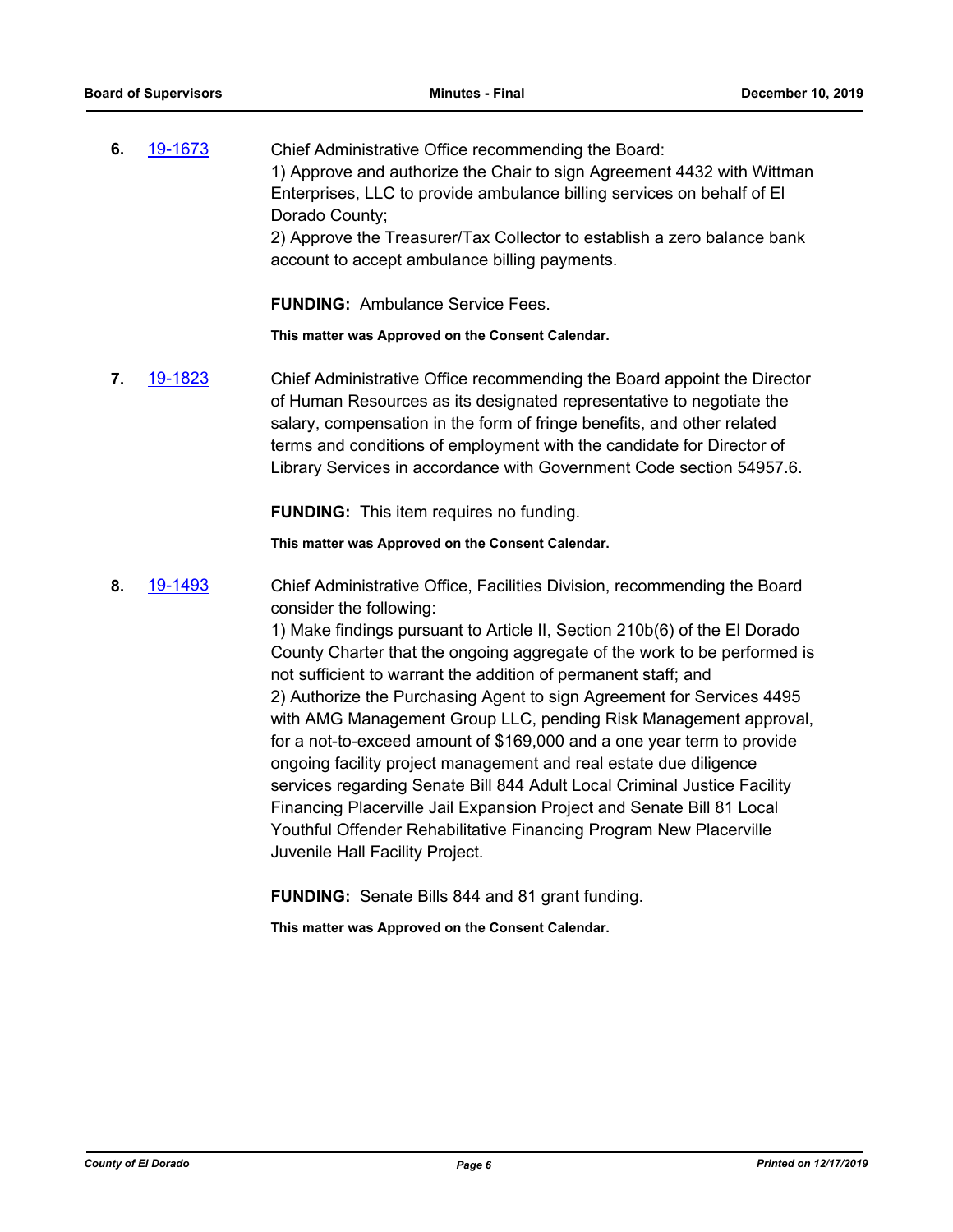| 9. | 19-1775     | Chief Administrative Office, Facilities Division, recommending the Board:<br>1) Approve the attached revised Facilities Workplan; and<br>2) Approve the attached budget transfer decreasing General Fund<br>Contingency, Accumulative Capital Outlay (ACO) Contingency, HLP Trust<br>Contingency, and Pioneer Park Contingency and increasing<br>appropriations in the ACO fund to account for carryforward funding from<br>FY 2018-19 for a variety of Capital Projects. (4/5 vote required)                                                                                                                                                                                                                                                                                                                                                                                                                                                                                                                                                                                                                                                                                                                                        |
|----|-------------|--------------------------------------------------------------------------------------------------------------------------------------------------------------------------------------------------------------------------------------------------------------------------------------------------------------------------------------------------------------------------------------------------------------------------------------------------------------------------------------------------------------------------------------------------------------------------------------------------------------------------------------------------------------------------------------------------------------------------------------------------------------------------------------------------------------------------------------------------------------------------------------------------------------------------------------------------------------------------------------------------------------------------------------------------------------------------------------------------------------------------------------------------------------------------------------------------------------------------------------|
|    |             | <b>FUNDING:</b> General Fund, ACO Fund, HLP Fees, Pioneer Park Fees.                                                                                                                                                                                                                                                                                                                                                                                                                                                                                                                                                                                                                                                                                                                                                                                                                                                                                                                                                                                                                                                                                                                                                                 |
|    |             | This matter was Approved on the Consent Calendar.                                                                                                                                                                                                                                                                                                                                                                                                                                                                                                                                                                                                                                                                                                                                                                                                                                                                                                                                                                                                                                                                                                                                                                                    |
|    | 10. 19-1494 | Chief Administrative Office, Parks Division, recommending the Board<br>take the following actions to address the sanitation issues on the Rubicon<br>Trail:<br>1) Approve the acceptance of the following donations with gratitude:<br>a) \$4,000 from the Rock Zombies, 4 by 4 Club;<br>b) \$5,030 from Steaks n Stories (Tim & Heidi Green);<br>c) \$13,543 from Marlin and Christine Czajkowski;<br>d) \$5,000 from the Rubicon Trail Foundation; and<br>e) F550 truck from Sacramento Municipal Utility District; and<br>2) Authorize Vickie Sanders, Parks Manager, to sign the attached<br>donation agreement provided by Sacramento Municipal Utility District to<br>accept the Ford F550 truck;<br>3) Approve the addition of (1) Ford F550 Pumper Truck and (1) Septic<br>Pumper Trailer to the Board-approved Fiscal Year 2019-20 fixed asset<br>list;<br>4) Approve the attached budget transfer recognizing donations as<br>revenue, increasing appropriations to fund the improvements to the truck,<br>and carry over the funding for the pumper trailer from FY 2018-19; and<br>5) Approve the carry-over of (1) Septic Pumper Trailer fixed asset to the<br>Board-approved fixed asset list for Fiscal Year 2019-20. |

**FUNDING:** Donations and State Off-Highway Vehicle (Green Sticker).

**This matter was Approved on the Consent Calendar.**

**11.** [19-1727](http://eldorado.legistar.com/gateway.aspx?m=l&id=/matter.aspx?key=27051) Clerk of the Board, based upon the recommendation of the El Dorado County Early Care and Education Planning Council, recommending the Board appoint Diana Lozano, Community Representative, Term Expiration 12/10/2023 to the El Dorado County Early Care and Education Planning Council.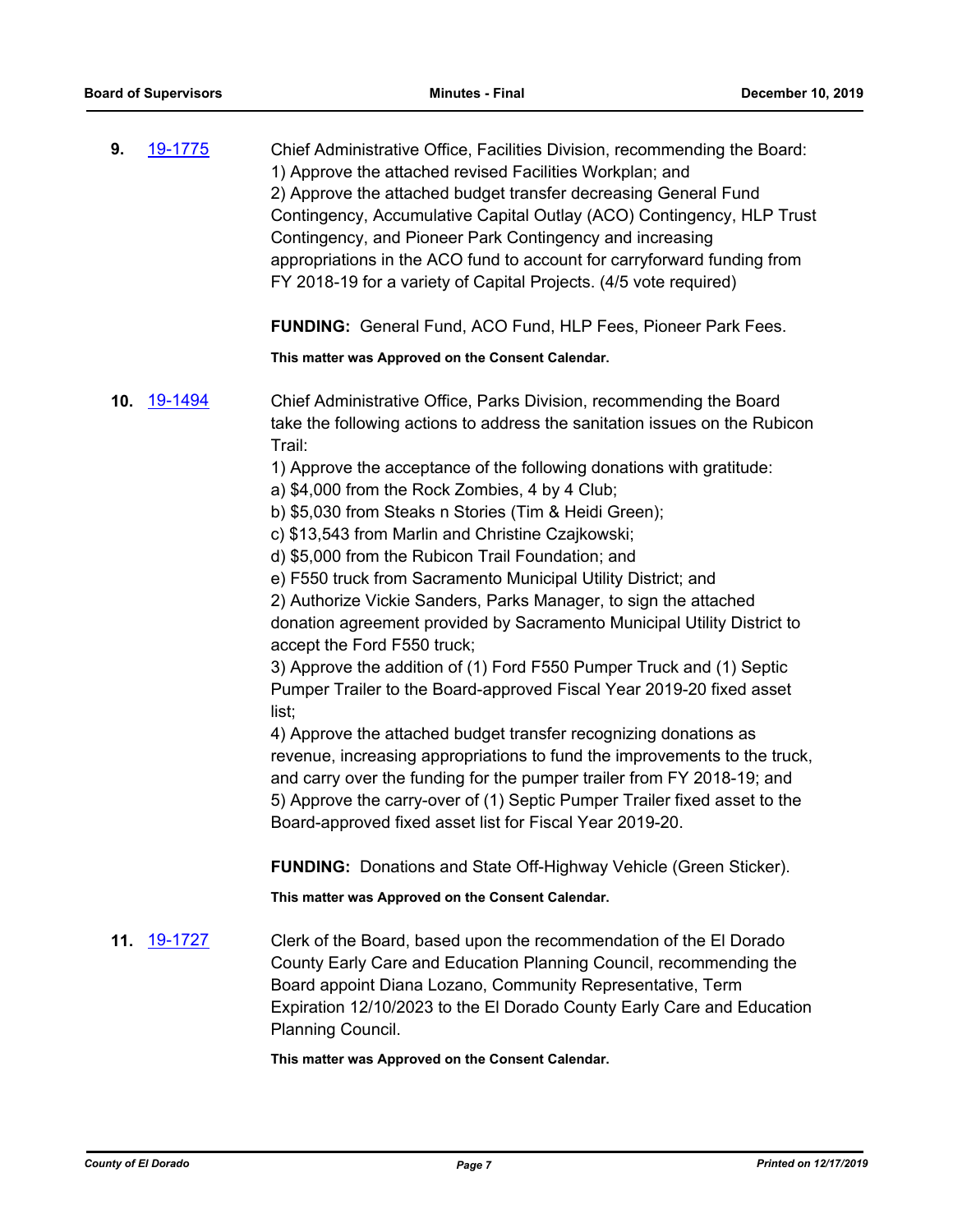**12.** [19-1725](http://eldorado.legistar.com/gateway.aspx?m=l&id=/matter.aspx?key=27049) Election Department recommending the Board adopt and authorize the Chair to sign Resolution **211-2019** consolidating local jurisdiction elections with the upcoming March 3, 2020 Primary Election.

## **FUNDING:** N/A

#### **Resolution 211-2019 was Adopted upon Approval of the Consent Calendar.**

**13.** [19-1753](http://eldorado.legistar.com/gateway.aspx?m=l&id=/matter.aspx?key=27077) Human Resources Department recommending the Board approve and adopt the:

> 1) Agriculture, Weights & Measures department-specific class specification: Wildlife Specialist;

2) Chief Administrative Office department-specific class specification: Airport Technician I/II; and

3) Health and Human Services Agency department-specific class specifications: Animal Shelter Supervisor and Energy/Weatherization Technician I/II.

# **FUNDING:** N/A

**This matter was Approved on the Consent Calendar.**

**14.** [19-1751](http://eldorado.legistar.com/gateway.aspx?m=l&id=/matter.aspx?key=27075) Human Resources Department recommending the Board: 1) Approve and adopt Board of Supervisors Policy E-6 - Volunteer Policy (Attachment A); and 2) Grant the Director of Human Resources the authority to make any minor

or technical changes necessary to documents relating to this Volunteer Policy (Attachments B-G in this item and any others that may be created in the future), with County Counsel and Risk Management approval.

# **FUNDING:** N/A

**This matter was Approved on the Consent Calendar.**

**15.** [19-1654](http://eldorado.legistar.com/gateway.aspx?m=l&id=/matter.aspx?key=26978) Human Resources Department recommending the Board approve and authorize the Chair to sign Resolution **209-2019** to replace Resolution 385-85 relating to self-insurance and claim adjustment procedures.

# **FUNDING:** N/A

**Resolution 209-2019 was Adopted upon Approval of the Consent Calendar.**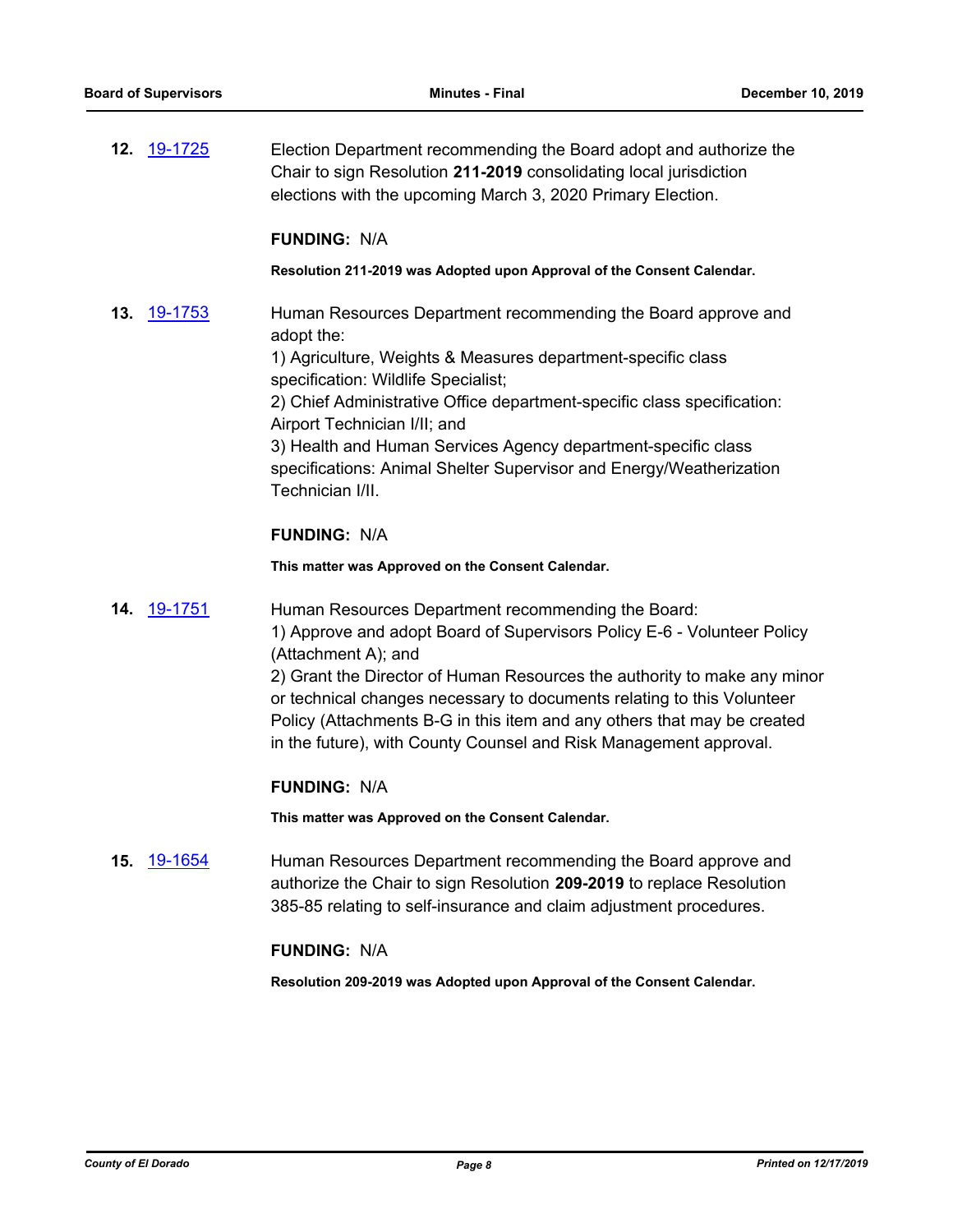**16. 19-1198** Supervisor Hidahl and the Veterans Affairs Commission recommending the Board approve the **Final Passage** (Second Reading) of Ordinance **5113** to repeal County Ordinance Code Article VIII. *Veterans Affairs Commission,* Chapter 2.20.510 et. seq. pursuant to Board direction on June 25, 2019. (Cont. 11/19/19, Item 32)

#### **Staff recommending this matter be Continued to January 7, 2020.**

**This matter was Continued to January 7, 2020 upon Approval of the Consent Calendar.**

**17.** [19-1828](http://eldorado.legistar.com/gateway.aspx?m=l&id=/matter.aspx?key=27152) Supervisors Hidahl and Veerkamp recommending the Board reconsider the action taken on November 19, 2019 (Legistar 19-1198) regarding Resolution 196-2019 adopting new bylaws for the Veterans Affairs Commission, and the approval of an ordinance to repeal County Ordinance Code Article VIII Veterans Affairs Commission.

#### **FUNDING:** N/A

**This matter was Approved on the Consent Calendar.**

**18.** [19-1764](http://eldorado.legistar.com/gateway.aspx?m=l&id=/matter.aspx?key=27088) Supervisor Parlin recommending the Board:

1) Find that a public benefit is derived from supporting the Gold Trail Grange's effort to seal and insulate the main meeting hall ceiling; and 2) Approve and authorize the Chief Administrative Officer to sign a funding Agreement, consistent with the County's standard form and upon the approval of County Counsel, with the Gold Trail Grange authorizing payment of the \$5,000 community funding contribution in support of these efforts.

**FUNDING:** Community Funding.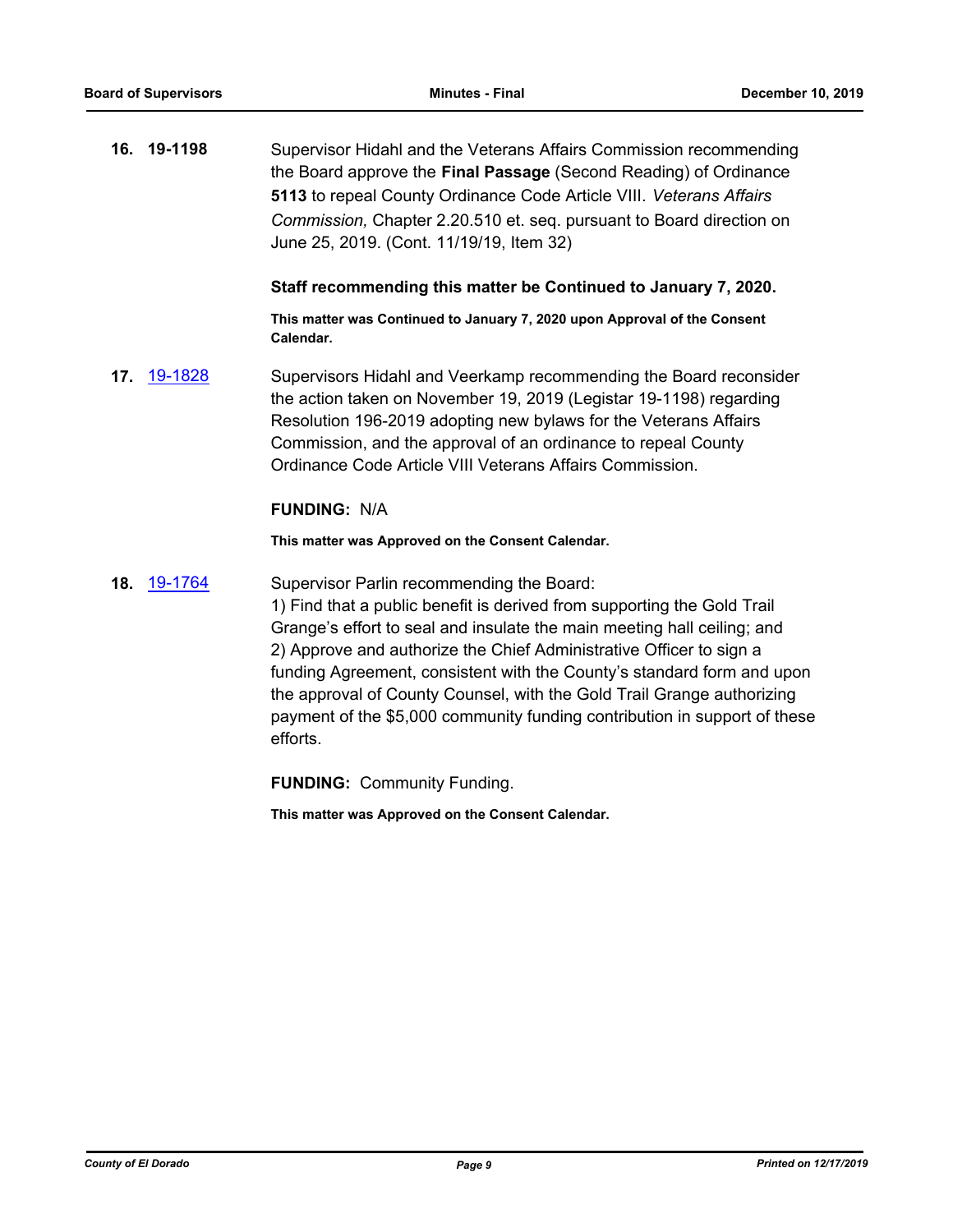#### **HEALTH AND HUMAN SERVICES - CONSENT ITEMS**

**19.** [19-1652](http://eldorado.legistar.com/gateway.aspx?m=l&id=/matter.aspx?key=26976) Child Support Services recommending the Board approve and authorize the continuation of perpetual agreement 3270 with SurveyMonkey, for a subscription amount of \$37 per month, for a website membership subscription.

**FUNDING:** State/Federal Funding.

**This matter was Approved on the Consent Calendar.**

**20.** [19-0543](http://eldorado.legistar.com/gateway.aspx?m=l&id=/matter.aspx?key=25864) Health and Human Services Agency recommending the Board adopt and authorize the Chair to sign Resolution **212-2019,** transferring responsibility of the currently established imprest cash account for the Emergency Medical Services in the amount of \$100 from the Health and Human Services Agency to the Chief Administrative Office.

**FUNDING:** General Fund.

**Resolution 212-2019 was Adopted upon Approval of the Consent Calendar.**

**21.** [19-1195](http://eldorado.legistar.com/gateway.aspx?m=l&id=/matter.aspx?key=26518) Health and Human Services Agency, Veterans Affairs program recommending the Board:

> 1) Approve and authorize the Chair to sign the California Department of Veterans Affairs "County Subvention Program Certificate of Compliance" and the "Medi-Cal Cost Avoidance Program Certificate of Compliance" for Fiscal Year 2019-2020 for the participation in each of these programs; 2) Authorize the County Veterans Service Officer to actively participate in the promotion of the California Veterans License Plate program under California Military and Veterans Code Section 972.1: and 3) Authorize the use of special interest license plate fees, in accordance with California Military and Veterans Code Section 972.2, which are deposited in a special revenue fund for extra help staffing in the Veterans Program.

**FUNDING:** State & Federal Funding \$70,937 State subvention funding \$57,100, Federal matching funds \$4,143, and Special Revenue funds \$9,694.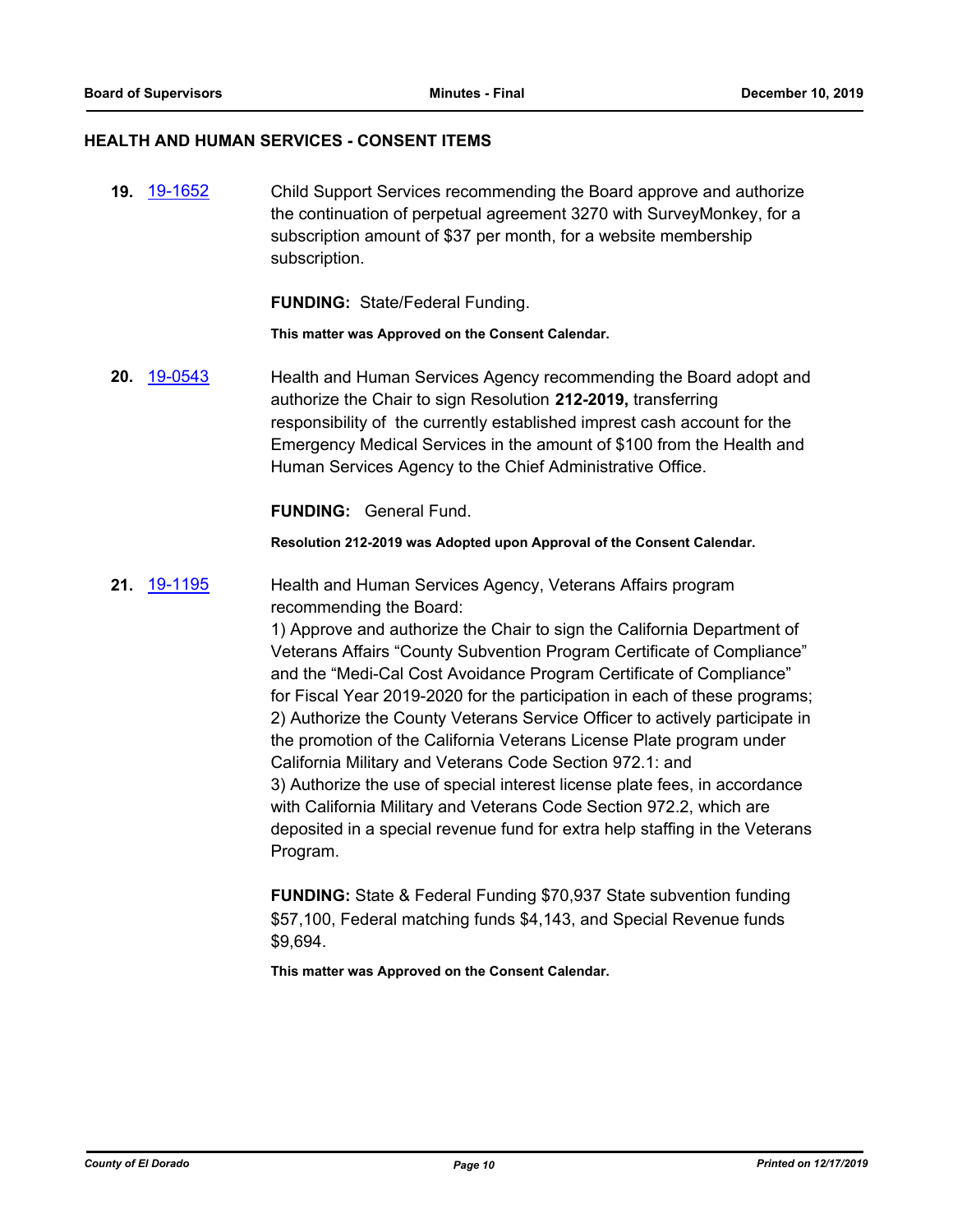**22.** [19-1676](http://eldorado.legistar.com/gateway.aspx?m=l&id=/matter.aspx?key=27000) Health and Human Services Agency recommending the Board: 1) Approve and authorize the Chair to sign non-financial Standard Agreement 18-95241 (County Agreement 4408) and the accompanying Certification Form CCC 04/2017 with the California Department of Health Care Services that establishes terms and conditions for the provision of mental health services, with a retroactive effective date of July 1, 2018 through June 30, 2021; 2) Authorize the Health and Human Services Agency Director, or

designee, to execute further documents relating to Standard Agreement 18-95241, if any, provided that the amendments do not eliminate the funding streams, do not change the term, and contingent upon approval by County Counsel and Risk Management; and

3) Authorize the Health and Human Services Agency Director, or designee, to continue to administer Agreement 18-95241 and execute any subsequent documents relating to said Agreement, including programmatic reports.

**FUNDING:** There is no funding included in this Agreement; however, it establishes the requirements to receive funding from various mental health funding sources.

**This matter was Approved on the Consent Calendar.**

**23.** [19-1763](http://eldorado.legistar.com/gateway.aspx?m=l&id=/matter.aspx?key=27087) Health and Human Services Agency recommending the Board recognize Cathy Dunbar upon her retirement from the County of El Dorado Health and Human Services Agency, and approve the Chair to sign a Proclamation recognizing Cathy's service and dedication to clients of the Public Health Division of the Health and Human Services Agency.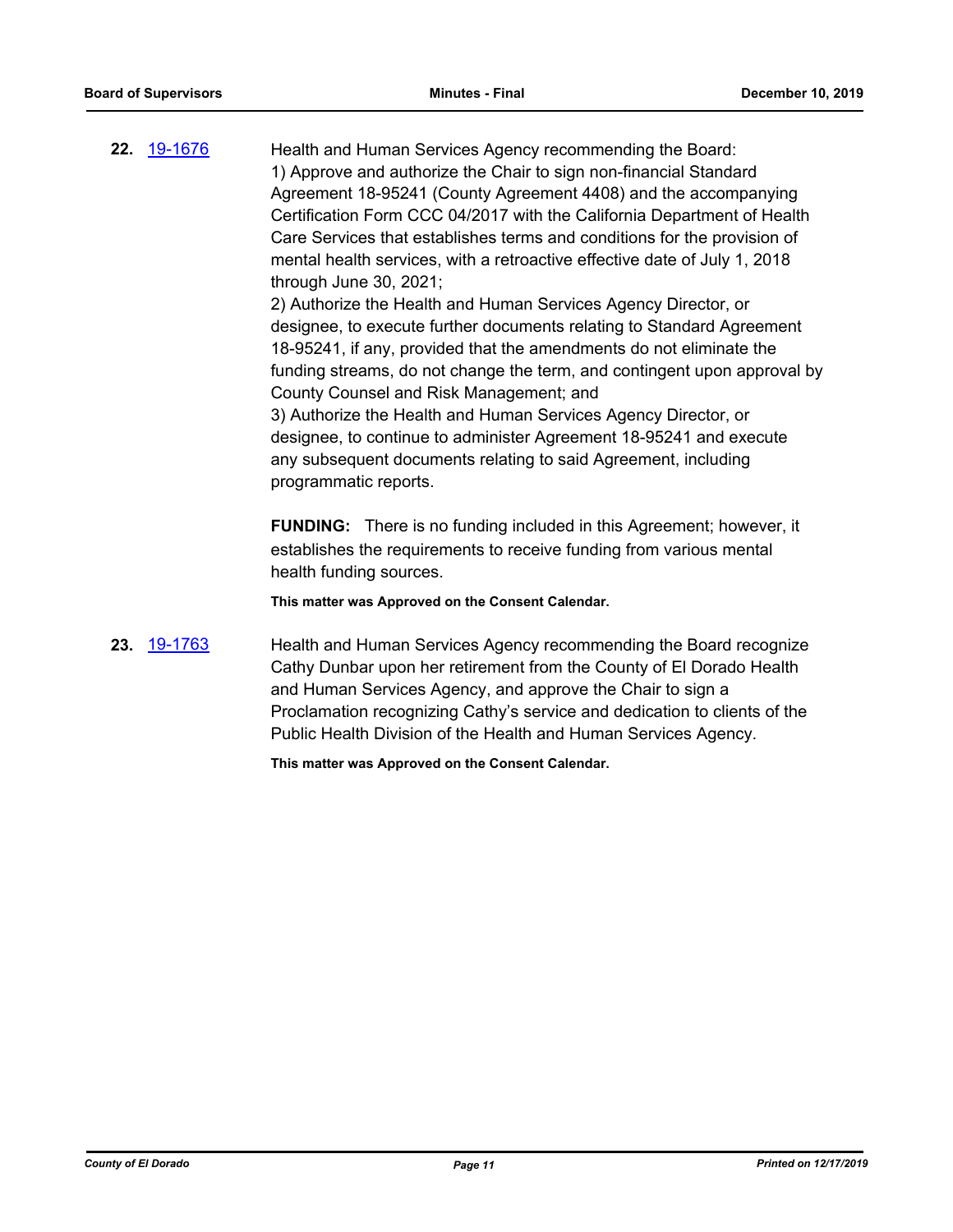**24.** [19-1595](http://eldorado.legistar.com/gateway.aspx?m=l&id=/matter.aspx?key=26919) Health and Human Services Agency recommending the Board: 1) Approve and authorize the Chair to sign Agreement for Services 4413 with Arts and Culture El Dorado, for the provision of the Mental Health Services Act/Prevention and Early Intervention, "Expressive Therapies" project, for the term upon execution through June 30, 2020, with a maximum contractual obligation of \$100,000; and 2) Authorize the Purchasing Agent, or designee, to execute further documents relating to Agreement for Services 4413, including amendments which do not increase the maximum dollar amount or term of the Agreement, and contingent upon approval by County Counsel and Risk Management.

**FUNDING:** 100% State Funding: Mental Health Services Act.

*Public Comment: T. Kayes, J. Gainsbourgh, R. Adams*

**A motion was made by Supervisor Hidahl, seconded by Supervisor Veerkamp to Approve this matter. Supervisor Parlin registered a No vote based on her concerns with the agency which the County is contracting.**

- **Yes:** 4 Veerkamp, Frentzen, Novasel and Hidahl
- **Noes:** 1 Parlin
- **25.** [19-1726](http://eldorado.legistar.com/gateway.aspx?m=l&id=/matter.aspx?key=27050) Health and Human Services Agency recommending the Board recognize Michelle McCann Hardie upon her retirement from the County of El Dorado Health and Human Services Agency, and approve the Chair to sign a Proclamation recognizing Michelle's service and dedication to the families in the Public Health Division of the Health and Human Services Agency.

**This matter was Approved on the Consent Calendar.**

**26.** [19-1735](http://eldorado.legistar.com/gateway.aspx?m=l&id=/matter.aspx?key=27059) Health and Human Services Agency (HHSA) recommending the Board, acting as the governing body for the Public Housing Authority: 1) Authorize the submission of a funding application to the US Department of Housing and Urban Development, Office of Public and Indian Housing, for the Family Unification Program; 2) Delegate authority to the Director of Health and Human Services to sign the Family Unification Program funding application as the Housing Authority Representative; and 3) Direct HHSA to return to the Board with the agreement and related Budget Amendment, if awarded.

**FUNDING:** Federal Funding.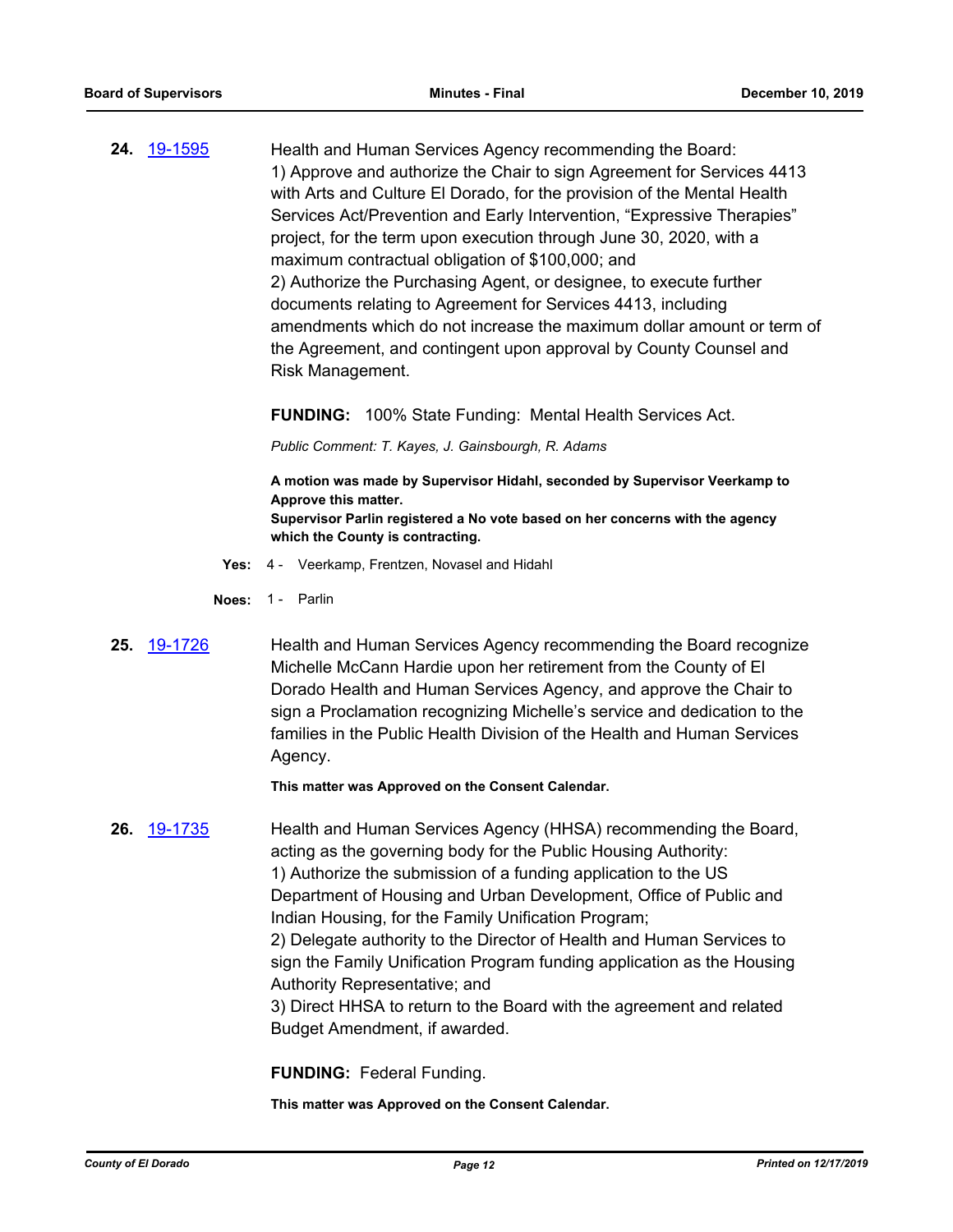### **LAND USE AND DEVELOPMENT - CONSENT ITEMS**

**27.** [19-1608](http://eldorado.legistar.com/gateway.aspx?m=l&id=/matter.aspx?key=26932) Department of Transportation recommending the Board: 1) Approve the addition of one (1) air compressor trailer to the Department of Transportation's FY 2019-20 Fixed Asset List totaling \$22,500; and 2) Approve the \$22,500 price decrease on the Fixed Asset List for the paving machine bringing the revised budget from \$280,076.08 to \$257,576.08. **FUNDING:** Road Repair and Accountability Act of 2017 (SB1-RMRA). (State Funding) **This matter was Approved on the Consent Calendar. 28.** [19-1057](http://eldorado.legistar.com/gateway.aspx?m=l&id=/matter.aspx?key=26379) Department of Transportation recommending the Board: 1) Approve and authorize the Chair to sign a Budget Transfer adjusting the Fleet and Code Enforcement budgets for Fiscal Year 2019-20 to accommodate three (3) replacement additions and one (1) new vehicle; 2) Authorize the Purchasing Agent to utilize the State of California competitively bid contract 1-18-23-23A, 1-18-23-20D and 1-18-23-23D, for the acquisition of one (1) Ford Transit, one (1) Chevrolet Equinox, one (1) Chevrolet Colorado, and one (1) Chevrolet Traverse for the Department of Transportation, Fleet Services Unit; 3) Authorize the Purchasing Agent to sign a purchase order to the awarded state vendor, Elk Grove Auto/Winner Chevrolet of Elk Grove, CA. in the amount of \$78,221.44 plus applicable delivery, fees and taxes (estimated at \$6,147.33) for a one time purchase for one (1) Chevrolet Equinox, one (1) Chevrolet Colorado and one (1) Chevrolet Traverse following Board approval; 4) Authorize the Purchasing Agent to sign a purchase order to the awarded state vendor, Downtown Ford of Sacramento, CA. in the amount of \$35,251.00 plus applicable delivery, fees and taxes (estimated at

\$2,664.45) for a one time purchase for one (1) Ford Transit following Board approval; and 5) Make findings that these purchases are exempt from competitive

bidding in accordance with Purchasing Ordinance 3.1.16, Section D. (4/5 Vote required to approve the budget amendment)

**FUNDING:** Fleet Internal Service Fund.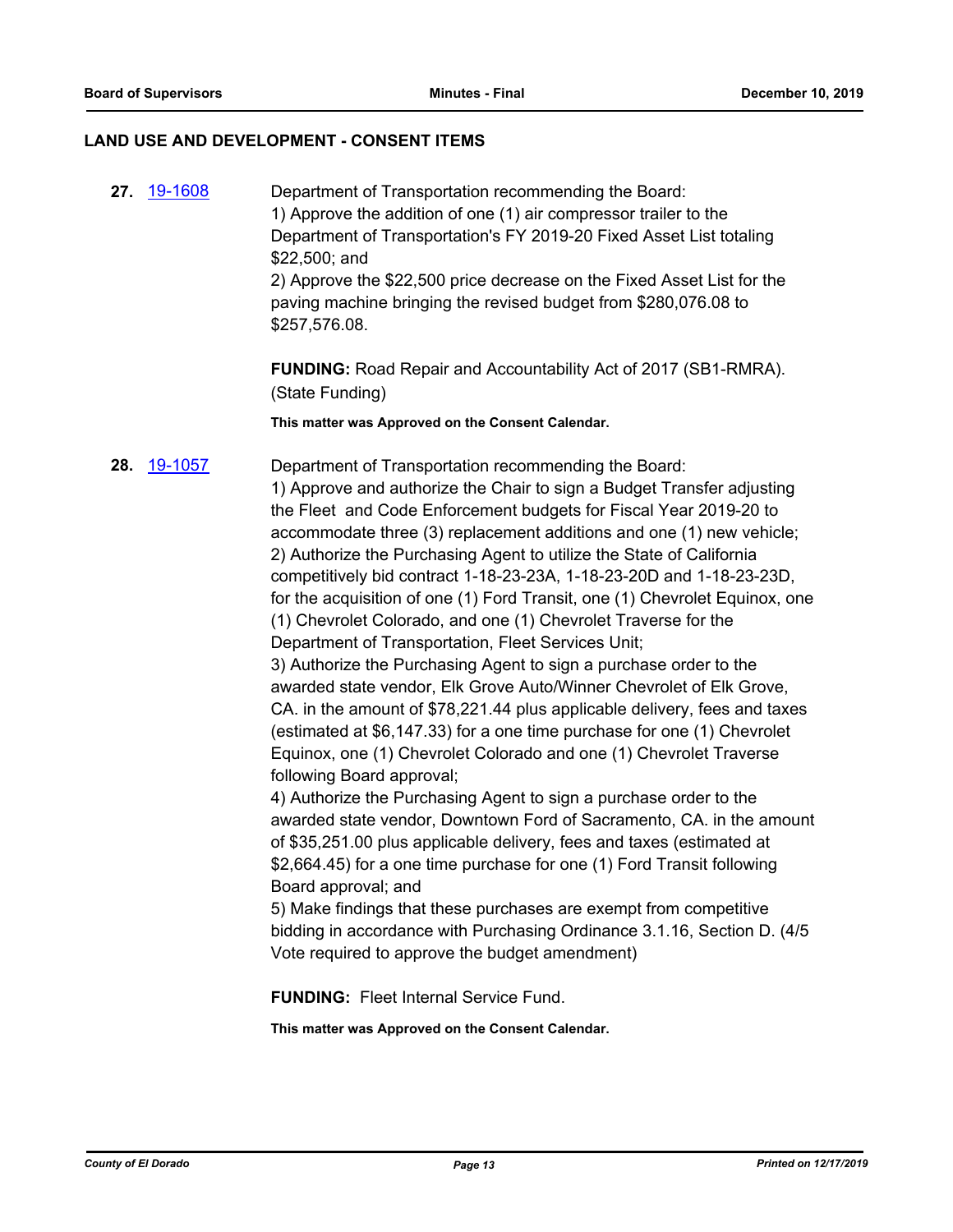**29.** [19-1342](http://eldorado.legistar.com/gateway.aspx?m=l&id=/matter.aspx?key=26663) Department of Transportation recommending the Board: 1) Adopt and authorize the Chair to sign Resolution **215-2019**, thereby amending the FY 2019-20 Authorized Personnel Allocation Resolution for the Department of Transportation, deleting one vacant 1.0 FTE Associate Land Surveyor position;

> 2) Approve the addition of one (1) unmanned aerial vehicle to the Fiscal Year 2019-20 Fixed Asset List totaling \$34,000;

3) Approve additional funds to cover the costs of training, computer equipment and software, and other accessories for the unmanned aerial vehicle in the amount of \$19,400, to the Fiscal Year 2019-20 organization code 3620200; and

4) Approve and authorize the Chair to sign a budget transfer adjusting the budget for Fiscal Year 2019-20 to allow for the purchase of the unmanned aerial vehicle and related expenses (4/5 vote required).

# **FUNDING:** Road Fund.

*Public Comment: M. Lane, T. Kayes*

**A motion was made by Supervisor Hidahl, seconded by Supervisor Veerkamp to Approve this matter and Adopt Resolution 215-2019.**

**Yes:** 5 - Veerkamp, Frentzen, Novasel, Hidahl and Parlin

**30.** [19-1730](http://eldorado.legistar.com/gateway.aspx?m=l&id=/matter.aspx?key=27054) Department of Transportation recommending the Board consider the following for the Industrial Drive/Missouri Flat Road Signalization Project, CIP 73366/36105053:

> 1) Authorize Department of Transportation staff to continue with the interim phase, final design, and construction for the project; and

2) Delegate to the Director of Transportation the ability to:

a) Approve and adopt the Plans and Contract Documents and sign the Plans;

b) Authorize advertisement for construction bids;

c) Award the Construction Contract to the lowest responsive, responsible bidder;

d) Approve and sign the Construction Contract, subject to final review and approval by County Counsel and Risk Management; and

e) Authorize the Director of Transportation to sign an Escrow Agreement, if requested by the Contractor and in accordance with Public Contract

Code Section 22300, for the purpose of holding Contract retention funds.

**FUNDING:** General Fund/Discretionary - Accumulative Capital Outlay (ACO) (36%), Sheriff Discretionary (52%) and Tribe Funds (12%). (Local Funds)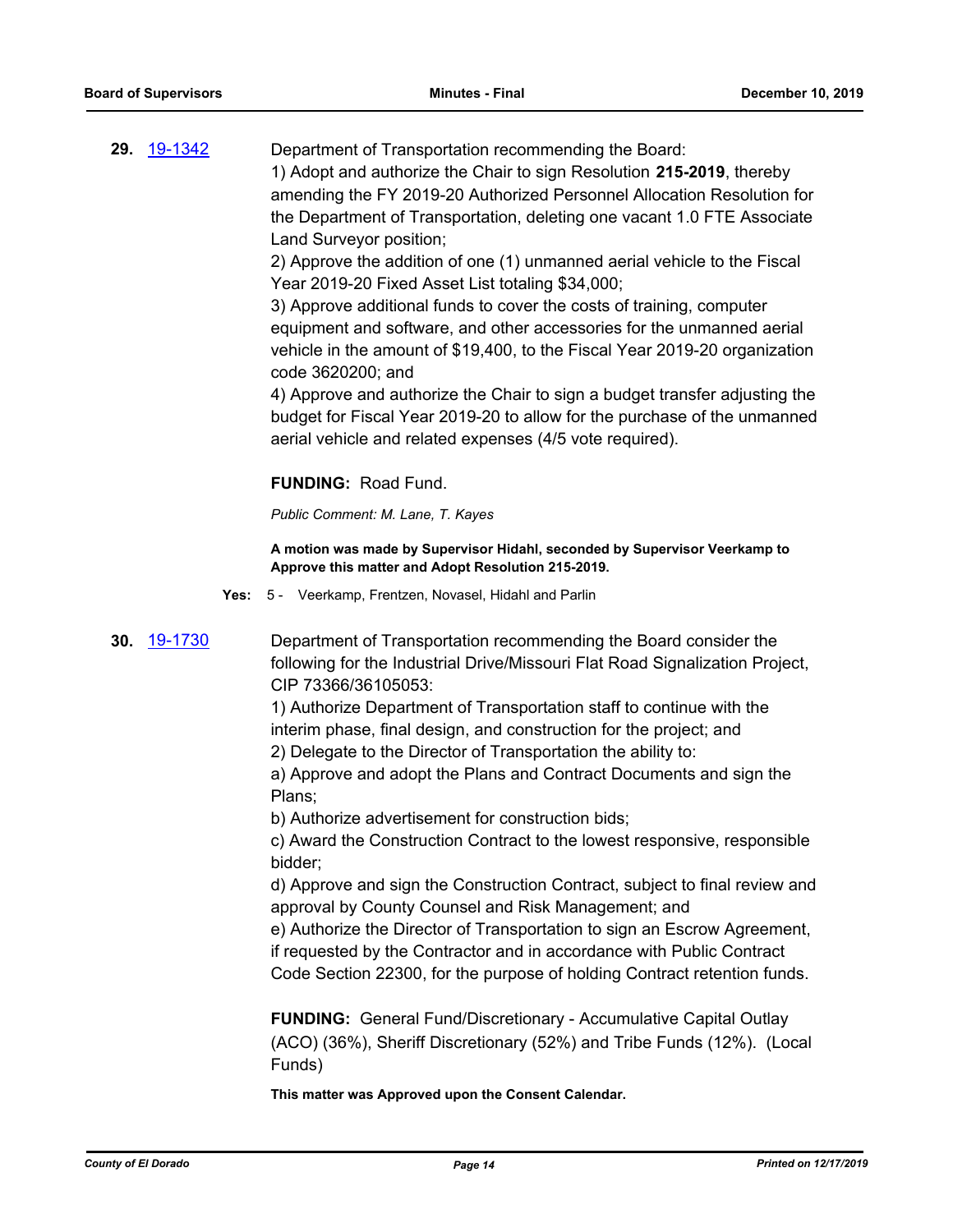**31.** [19-0998](http://eldorado.legistar.com/gateway.aspx?m=l&id=/matter.aspx?key=26321) Department of Transportation recommending the Board consider the following pertaining to the Henningsen Lotus Park & Latrobe Railroad Storm Damage Repairs Project, CIP 99455/36209026 & 99454/36209025, Contract 4025:

1) Approve and adopt the Plans and Contract Documents and authorize the Chair to sign the Plans; and

2) Authorize advertisement for construction bids.

**FUNDING:** Local and state discretionary funding initially (100%). Department of Transportation staff working with the Federal Emergency Management Agency and the California Office of Emergency Services to obtain reimbursement. Latrobe Project: Local funds coming from Parks Project Savings in the Accumulative Outlay Fund, SPTC JPA, and Ponderosa Quimby Fund; HLP Project: Local funds coming from HLP Trust fund. (Local, State, and Federal Funds)

**This matter was Approved on the Consent Calendar.**

**32.** [19-1617](http://eldorado.legistar.com/gateway.aspx?m=l&id=/matter.aspx?key=26941) Planning and Building Department, Long Range Planning, recommending the Board:

> 1) Find that the use of Ecological Preserve Endowment Funds to pay for the preparation of the Immediate Needs Assessment and Management Plan, as well to pay for the first year operations and management tasks for the three properties, is consistent with the El Dorado County General Plan, pursuant to Government Code Section 65402 and Chapter 130.71 (Ecological Preserve Fee) of the County Ordinance Code; 2) Authorize the Director of Planning and Building to allocate Ecological Preserve Endowment Funds to pay for the preparation of an Immediate Needs Assessment (to define first year estimated operations and management costs) and a Management Plan for three properties previously acquired by the County to be added to the Pine Hill Preserve, Cameron Park Unit:

a) Detmold property (APN 070-261-082);

b) Scariot-DeWolf property (APN 109-230-012); and

c) Carriage Hills property (APNs: 070-261-077,-079,-080, and -081); and 3) Authorize the Planning and Building Director to allocate Ecological Preserve Endowment Funds in the not-to-exceed amount of \$194,000 to perform any specialized cleanup and maintenance work included in the first year operations and management program that might be required by the Immediate Needs Assessment.

**FUNDING:** Ecological Preserve Endowment Fund.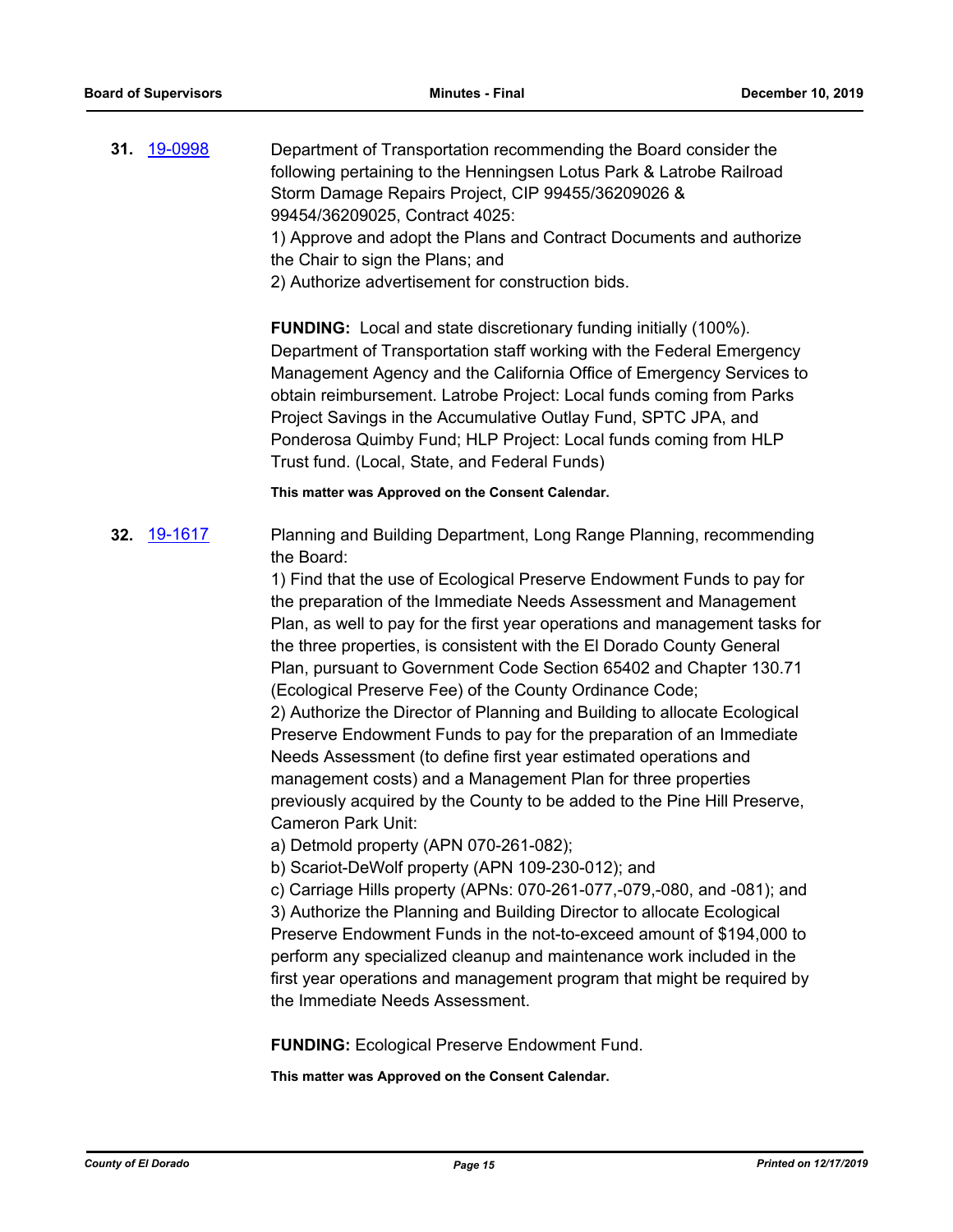**33.** [19-1754](http://eldorado.legistar.com/gateway.aspx?m=l&id=/matter.aspx?key=27078) Planning and Building Department recommending the Board approve and authorize the Chair to execute agreement 4314 for the provision of imagery services with Planet Labs, Inc., which will be used for geographic information systems to provide updated satellite imagery of the County for the primary use of identifying illegal cannabis cultivation, in an amount not to exceed \$491,827 for the period of three years upon final execution by both parties.

### **FUNDING:** Commercial Cannabis Tax. (General Fund)

#### **This matter was Approved on the Consent Calendar.**

**34.** [19-1731](http://eldorado.legistar.com/gateway.aspx?m=l&id=/matter.aspx?key=27055) Planning and Building Department and Human Resources Department recommending the Board:

> 1) Adopt and authorize the Chair to sign Resolution **214-2019**, amending the Fiscal Year 2019-20 Authorized Personnel Allocation Resolution to: a) Add one Senior Planner (1.0 FTE) position to the Planning and

Building Department, Economic Development Division;

b) Add two Development Technician (2.0 FTE) positions to the Planning and Building Department, Planning Division;

c) Add one Senior Office Assistant (1.0 FTE) position to the Planning and Building Department, Planning Division; and

d) Add one Office Assistant I/II (1.0 FTE) position to the Planning and Building Department, Planning Division;

2) Direct that the above changes be added to the Fiscal Year 2019-20 Position Allocation Schedule;

3) Provide authorization to the Director of Human Resources to make, if needed, any technical corrections to the authorized personnel allocations for the Planning and Building Department;

4) Authorize an increase in revenues and appropriations in the Planning and Building Department's Fiscal Year 2019-20 Budget for extra help, overtime and the cost for the Facilities Division to create new office spaces for the new positions;

5) Approve and authorize the Chair to sign the attached budget transfer form adjusting the budget for Fiscal Year 2019-20 in the amount of \$389,000 to accommodate projected expenditures for the Planning and Building Department and allow the corresponding General Funds to be transferred to the Planning and Building Department index. (4/5 vote required)

**FUNDING:** Permit Revenue, Transient Occupancy Tax, and General Fund.

**This matter was Approved and Resolution 214-2019 was Adopted upon Approval of the Consent Calendar.**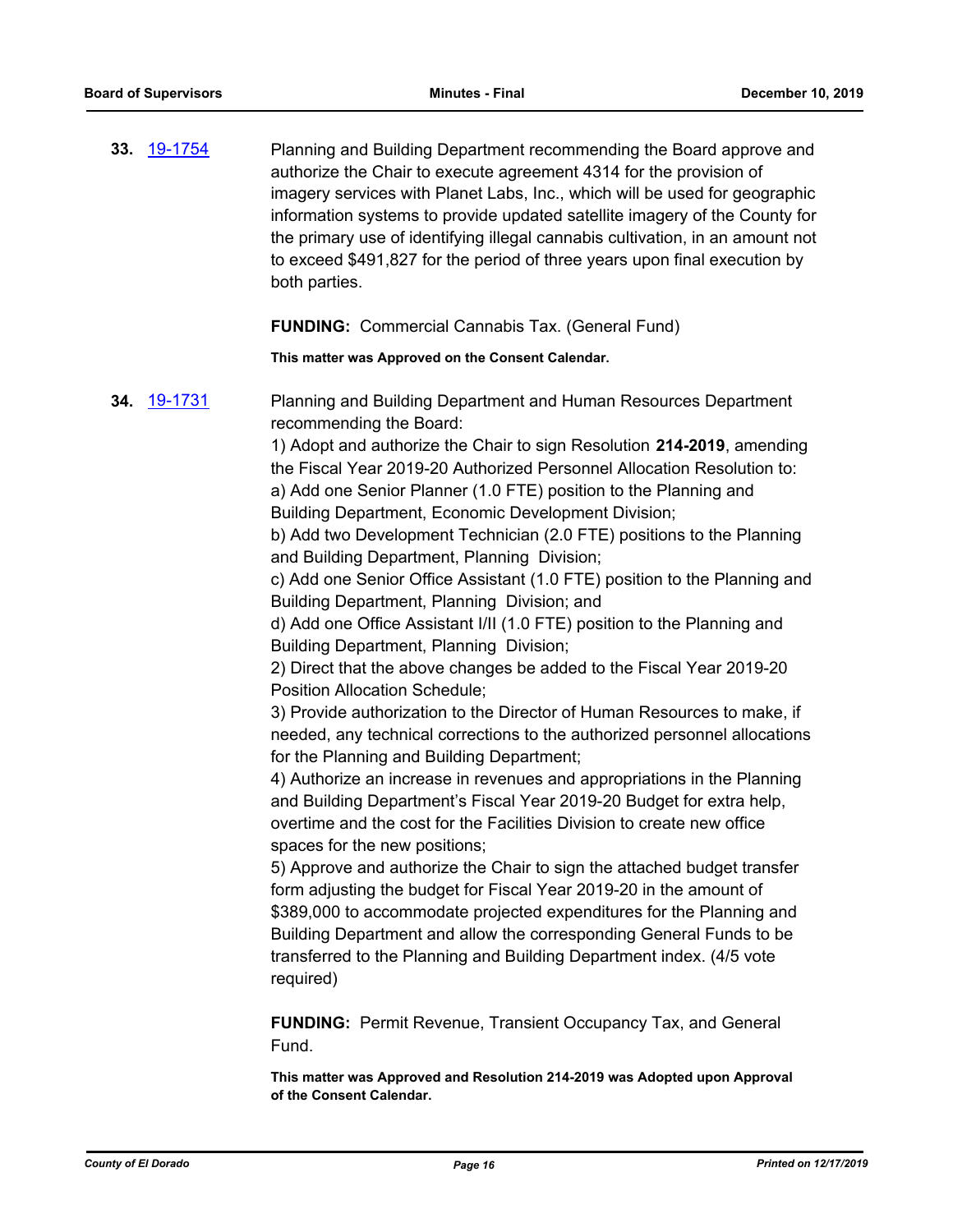# **35.** [19-1549](http://eldorado.legistar.com/gateway.aspx?m=l&id=/matter.aspx?key=26871)

Planning and Building Department recommending the Board approve the following agreements for on-call land use planning services for Commercial Cannabis:

1) Make findings that it is more feasible and economical to engage outside consultants to assist the County with Commercial Cannabis current planning and land use entitlement services on an as needed basis in accordance with Section 3.13.030 - Procedure of Chapter 3.13 (Contracting out) of Title 3 (Revenue and Finance), in the County Code of Ordinances;

2) Award Request for Proposal 19-961-082 for the provision of on-call commercial cannabis current planning activities and land use entitlement services, to Helix Environmental and MIG, which will be used and paid by commercial cannabis applicants;

3) Authorize the Planning and Building Department to negotiate a 3-year Agreement for Services with Helix Environmental in an amount not to exceed \$200,000;

4) Authorize the Planning and Building Department to negotiate a 3-year Agreement for Services with MIG in an amount not to exceed \$200,000; 5) Authorize the Purchasing Agent to execute said Agreements, contingent upon County Counsel and Risk Management review, including minor revisions as required; and

6) Authorize the Chair to execute an amendment to the Fiscal Year 2019-20 Adopted Budget, increasing expenses and revenues by \$100,000 for the first year of the Agreement and budgeting cannabis fee revenue sufficient to cover the first year cost (4/5 vote required).

**FUNDING:** Commercial Cannabis fees.

**This matter was Approved on the Consent Calendar.**

**36.** [19-1742](http://eldorado.legistar.com/gateway.aspx?m=l&id=/matter.aspx?key=27066) Surveyor's Office recommending the Board: Adopt and authorize the Chair to sign Resolution **231-2019** for Abandonment of Easement 19-0004; to abandon a portion of a public utility easement on Lot 12, as shown on the final map of The Promontory Village No. 2, recorded in Book I of Subdivisions at Page 135, identified as Assessor's Parcel Number 124-120-012 in the community of El Dorado Hills, Supervisorial District 1.

**FUNDING:** Application Fees. (General Fund)

**Resolution 231-2019 was Adopted upon Approval of the Consent Calendar.**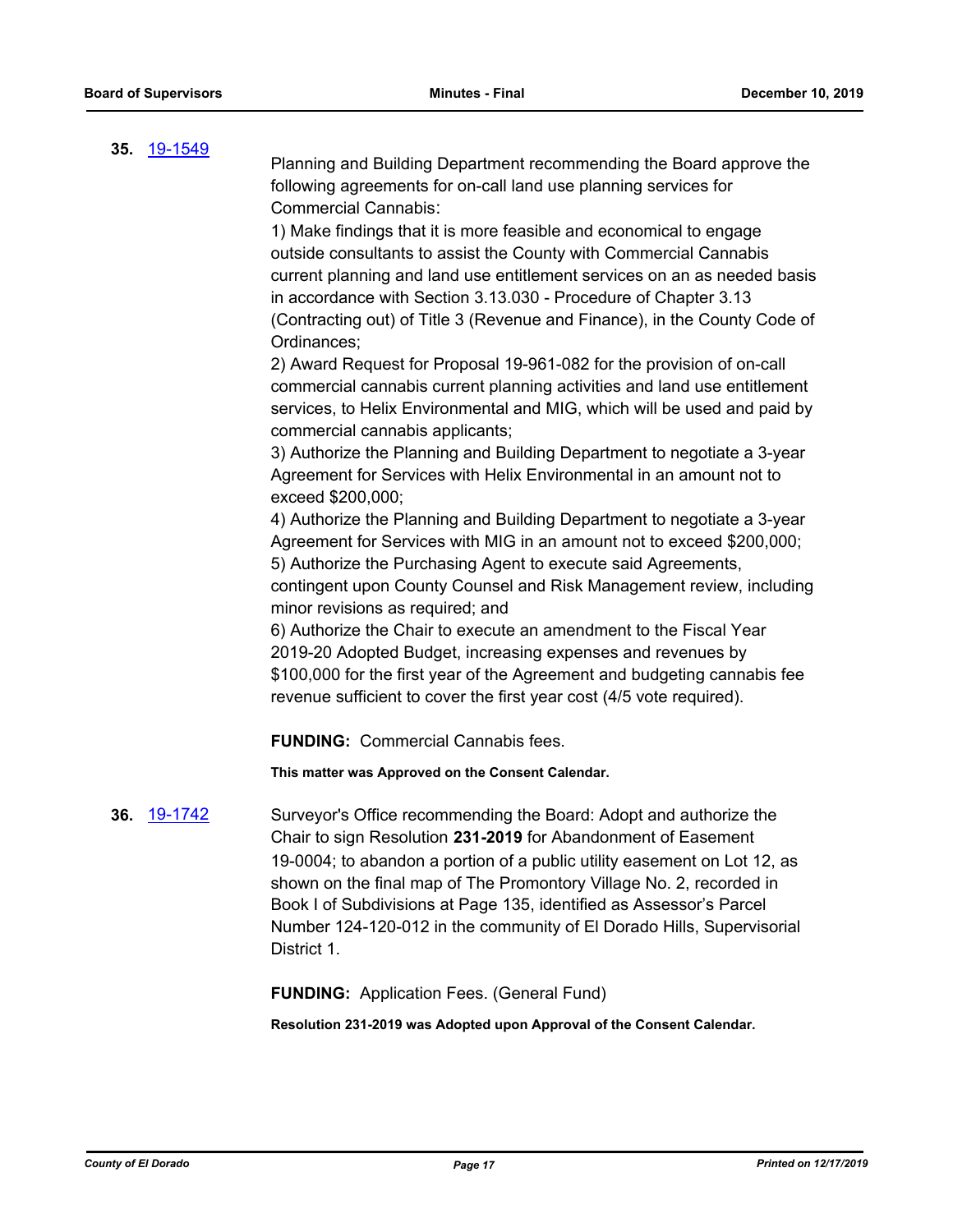#### **LAW AND JUSTICE - CONSENT ITEMS**

**37.** [19-1573](http://eldorado.legistar.com/gateway.aspx?m=l&id=/matter.aspx?key=26897) District Attorney and Sheriff's Office recommending the Board approve and authorize the Chair to sign the Certifications and Assurances for the Edward Byrne Memorial Justice Assistance Grant (JAG) Program Fiscal Year 2019 application in order to accept the grant award.

**FUNDING:** Justice Assistance Grant Program.

**This matter was Approved on the Consent Calendar.**

**38.** [19-1605](http://eldorado.legistar.com/gateway.aspx?m=l&id=/matter.aspx?key=26929) Probation Department recommending the Board: 1) Approve and authorize the Chair to sign Amendment II to Agreement for Services 3073 with SCRAM of California, for the Electronic Monitoring Program (home detention as a custody alternative) to increase the amount of the contract by \$25,000 for a total not to exceed amount of \$340,000 for the term of June 19, 2018 through December 31, 2019; and 2) Authorize the Purchasing Agent, or designee, to execute further documents relating to Agreement for Services 3073, including amendments which do not increase the maximum dollar amount or term of the Agreement, and contingent upon approval by County Counsel and Risk Management.

**FUNDING:** Public Safety Realignment (AB 109).

**This matter was Approved on the Consent Calendar.**

# **END CONSENT CALENDAR**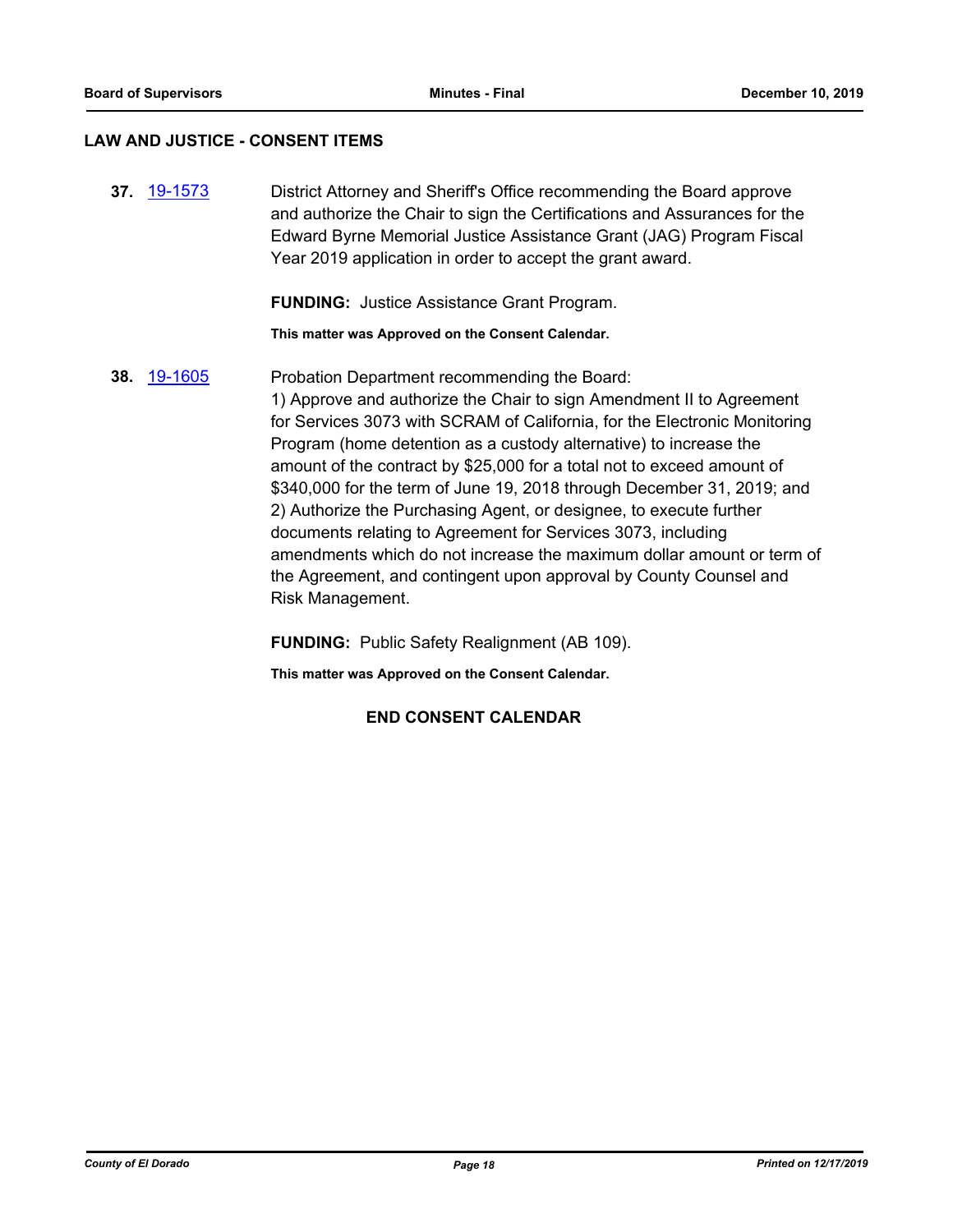#### **DEPARTMENT MATTERS (Items in this category may be called at any time)**

**39.** [19-1734](http://eldorado.legistar.com/gateway.aspx?m=l&id=/matter.aspx?key=27058) Chief Administrative Office recommending the Board: 1) Approve the **Introduction** (First Reading) of Ordinance **5116**  amending Title 3 - Revenue and Finance Ordinance of the El Dorado County Ordinance Code, Chapter 3.13 - Contracting Out; and 2) Waive the full reading of the Ordinance, read by title only and continue this matter to December 17, 2019, for **Final Passage** (Second Reading). (Est. Time: 10 Min.)

# **FUNDING:** N/A

**A motion was made by Supervisor Frentzen, seconded by Supervisor Parlin to Continue Ordinance 5116 to December 17, 2019 for Final Passage (Second Reading).**

- **Yes:** 5 Veerkamp, Frentzen, Novasel, Hidahl and Parlin
- **40.** [19-1759](http://eldorado.legistar.com/gateway.aspx?m=l&id=/matter.aspx?key=27083) Clerk of the Board recommending the Board appoint a Member and an Alternate to the California State Association of Counties for 2020. (Est. Time: 5 Min.)

*Public Comment: T. Kayes*

**A motion was made by Supervisor Frentzen, seconded by Supervisor Veerkamp to appoint Supervisor Hidahl as the Member and Supervisor Novasel as the Alternate to the California State Association of Counties for 2020.**

**Yes:** 5 - Veerkamp, Frentzen, Novasel, Hidahl and Parlin

# **11:00 A.M. - TIME ALLOCATION**

**41.** [19-1741](http://eldorado.legistar.com/gateway.aspx?m=l&id=/matter.aspx?key=27065) Health and Human Services Agency recommending the Board, acting as the Governing Board of the In-Home Supportive Services Public Authority: 1) Receive a presentation by members of the In-Home Supportive Services Advisory Committee; and 2) Receive and file the Fiscal Year 2018-2019 In-Home Supportive Services Public Authority and Advisory Committee Annual Report. (Est. Time: 10 Min.)

> **FUNDING:** 24% State funding, 54% Federal, and 22% County General Fund.

**Received and Filed.**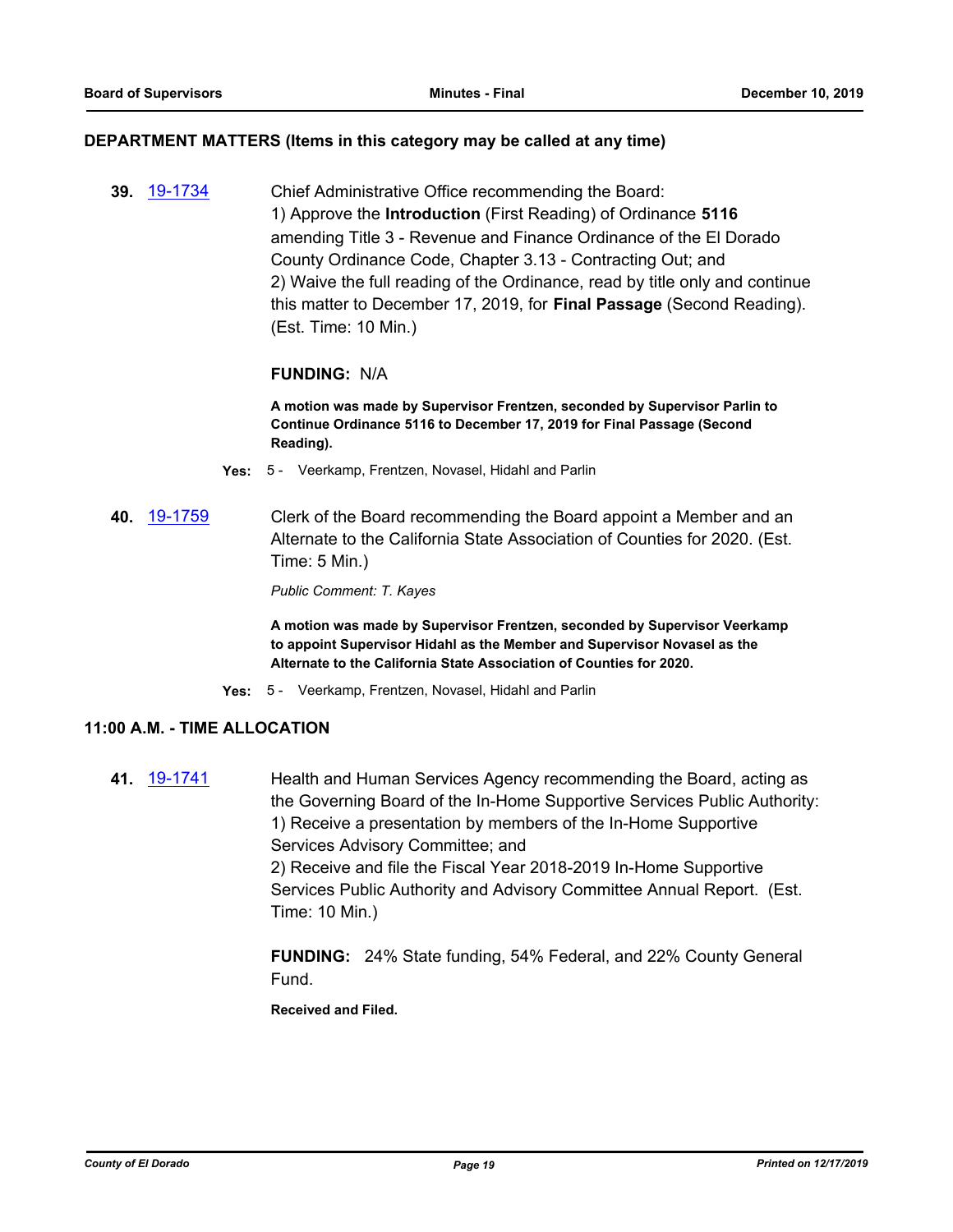| 42. 19-1513 |             |      | Environmental Management Department recommending the Board<br>consider the following:<br>1) Consider the Introduction (First Reading) of Ordinance 5115<br>amending in its entirety Chapter 8.39, Well Standards, Ordinance No.<br>4110, of the El Dorado County Ordinance Code pertaining to Well<br>Construction and Water Supply Standards; and<br>2) Waive full reading of and continue Ordinance 5115 to December 17,<br>2019 for Final Passage (Second Reading). (Est. Time: 10 Min.)                                                                                                                                                                                                                                                                                                                                                                                                                                                                                                                            |
|-------------|-------------|------|------------------------------------------------------------------------------------------------------------------------------------------------------------------------------------------------------------------------------------------------------------------------------------------------------------------------------------------------------------------------------------------------------------------------------------------------------------------------------------------------------------------------------------------------------------------------------------------------------------------------------------------------------------------------------------------------------------------------------------------------------------------------------------------------------------------------------------------------------------------------------------------------------------------------------------------------------------------------------------------------------------------------|
|             |             |      | <b>FUNDING:</b> General Fund / Environmental Health Permit fees (no change<br>to current cost or revenue).                                                                                                                                                                                                                                                                                                                                                                                                                                                                                                                                                                                                                                                                                                                                                                                                                                                                                                             |
|             |             |      | Public Comment: T. Kayes, J. Gainsbourgh                                                                                                                                                                                                                                                                                                                                                                                                                                                                                                                                                                                                                                                                                                                                                                                                                                                                                                                                                                               |
|             |             |      | A motion was made by Supervisor Hidahl, seconded by Supervisor Veerkamp to<br>Approve this matter and Continue Ordinance 5115 to December 17, 2019 for<br>Final Passage (Second Reading).                                                                                                                                                                                                                                                                                                                                                                                                                                                                                                                                                                                                                                                                                                                                                                                                                              |
|             |             | Yes: | 5 - Veerkamp, Frentzen, Novasel, Hidahl and Parlin                                                                                                                                                                                                                                                                                                                                                                                                                                                                                                                                                                                                                                                                                                                                                                                                                                                                                                                                                                     |
|             | 43. 19-1514 |      | Environmental Management Department recommending the Board<br>consider the following:<br>1) Consider the Introduction (First Reading) of Ordinance 5114<br>amending in its entirety Chapter 8.38 - Hazardous Materials, Ordinance<br>No. 4101 of the El Dorado County Ordinance Code pertaining to<br>Hazardous Materials, thereby repealing in their entirety both Chapter 8.40<br>- Underground Storage Tanks, and Chapter 8.41 - Fuel Containing MTBE,<br>and consolidating Chapter 8.40 into the revised Chapter 8.38; and<br>2) Waive full reading of and continue Ordinance 5114 to December 17,<br>2019 for Final Passage (Second Reading). (Est. Time: 10 Min.)<br><b>FUNDING:</b> General Fund / Hazardous Materials Permit fees (no change<br>to current cost or revenue).<br>Public Comment: T. Kayes<br>A motion was made by Supervisor Veerkamp, seconded by Supervisor Frentzen<br>to Approve this matter and Continue Ordinance 5114 to December 17, 2019 for<br><b>Final Passage (Second Reading).</b> |

**Yes:** 5 - Veerkamp, Frentzen, Novasel, Hidahl and Parlin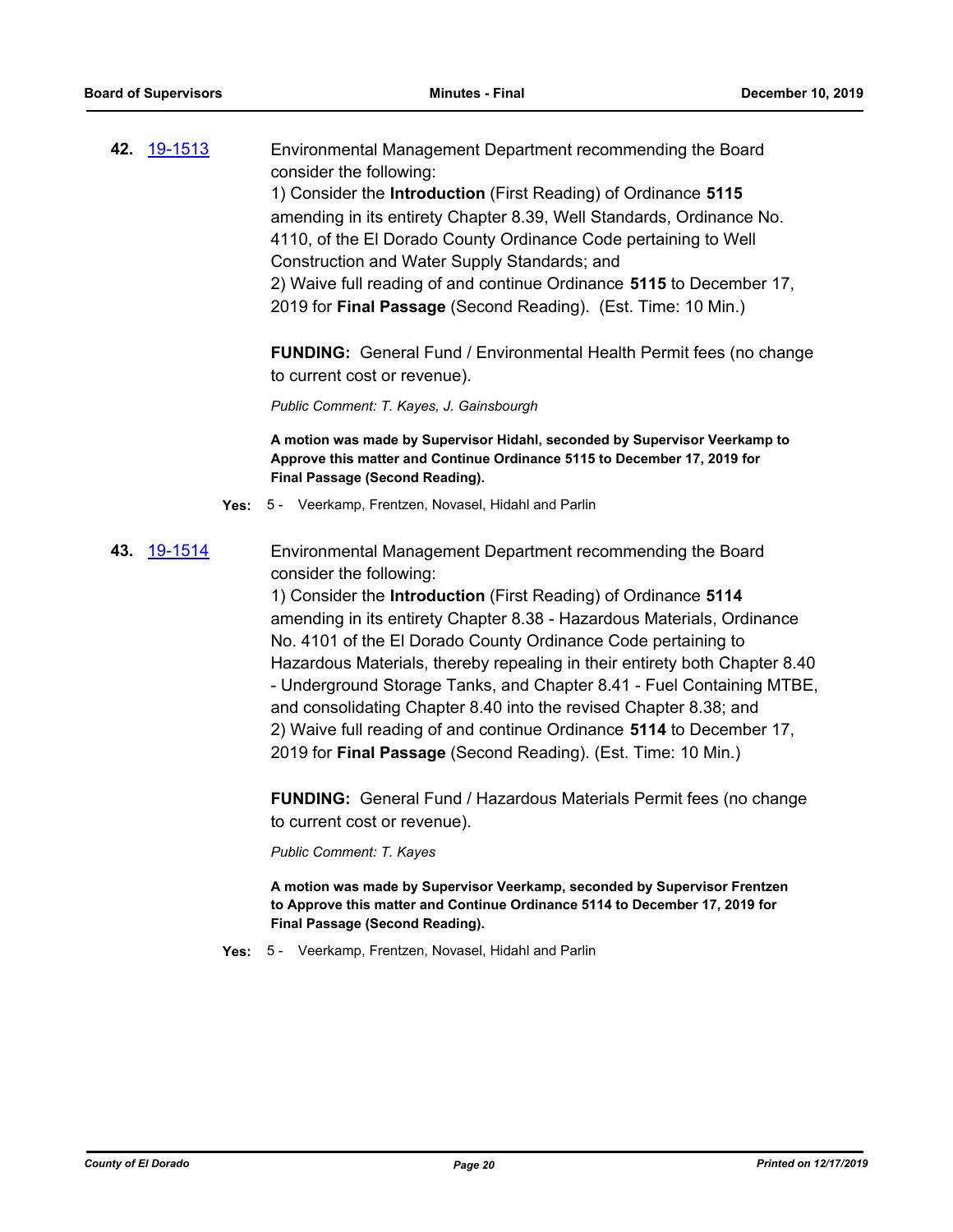#### **2:00 P.M. - TIME ALLOCATION**

**44.** [19-1755](http://eldorado.legistar.com/gateway.aspx?m=l&id=/matter.aspx?key=27079) HEARING - To consider the recommendation of the Planning Commission on amending the General Plan Economic Development Element with the removal of Policy 10.1.6.4; and the Planning Commission recommending the Board take the following actions: 1) Determine that pursuant to the California Environmental Quality Act (CEQA) Guidelines Section 15378(b)(4), there is no evidence that the proposed amendment to remove language specific to how Transient Occupancy Tax is spent qualifies this action as a "project" and therefore is exempt from CEQA review;

> 2) Approve General Plan Amendment to remove Economic Development Policy 10.1.6.4 which states, "The majority of transient occupancy tax generated revenue shall be directed toward the promotion of tourism, entertainment, business and leisure travel in El Dorado County."; and 3) Adopt and authorize the Chair to sign Resolution **216-2019** for said General Plan Amendment.

*Public Comment: J. Mesena, L. Brent-Bumb, J. McDuggle, J. Poimiroo, K. Greenwood, T. Kayes*

**Supervisor Novasel opened the public hearing and upon conclusion of public comment and staff input, closed the hearing. A motion was made by Supervisor Veerkamp, seconded by Supervisor Frentzen to Approve this matter and Adopt Resolution 216-2019.**

- **Yes:** 5 Veerkamp, Frentzen, Novasel, Hidahl and Parlin
- **45.** [19-1818](http://eldorado.legistar.com/gateway.aspx?m=l&id=/matter.aspx?key=27142) Chief Administrative Office recommending the Board consider and approve new budget policy pertaining to distribution of annual Transient Occupancy Tax revenues, pursuant to prior Board direction, and pending approval of actions recommended with Legistar Item 19-1755. (Est. Time: 20 Min.)

**FUNDING:** Transient Occupancy Tax. (General Fund)

*Public Comment: L. Brent-Bumb, J. McDuggle, J. Masena, T. Russo, K. Greenwood, D. Reynolds*

**A motion was made by Supervisor Frentzen, seconded by Supervisor Novasel to Approve this matter including changing language from "tourism promotion" to "tourism and promotion" in the text of the item.**

**Yes:** 5 - Veerkamp, Frentzen, Novasel, Hidahl and Parlin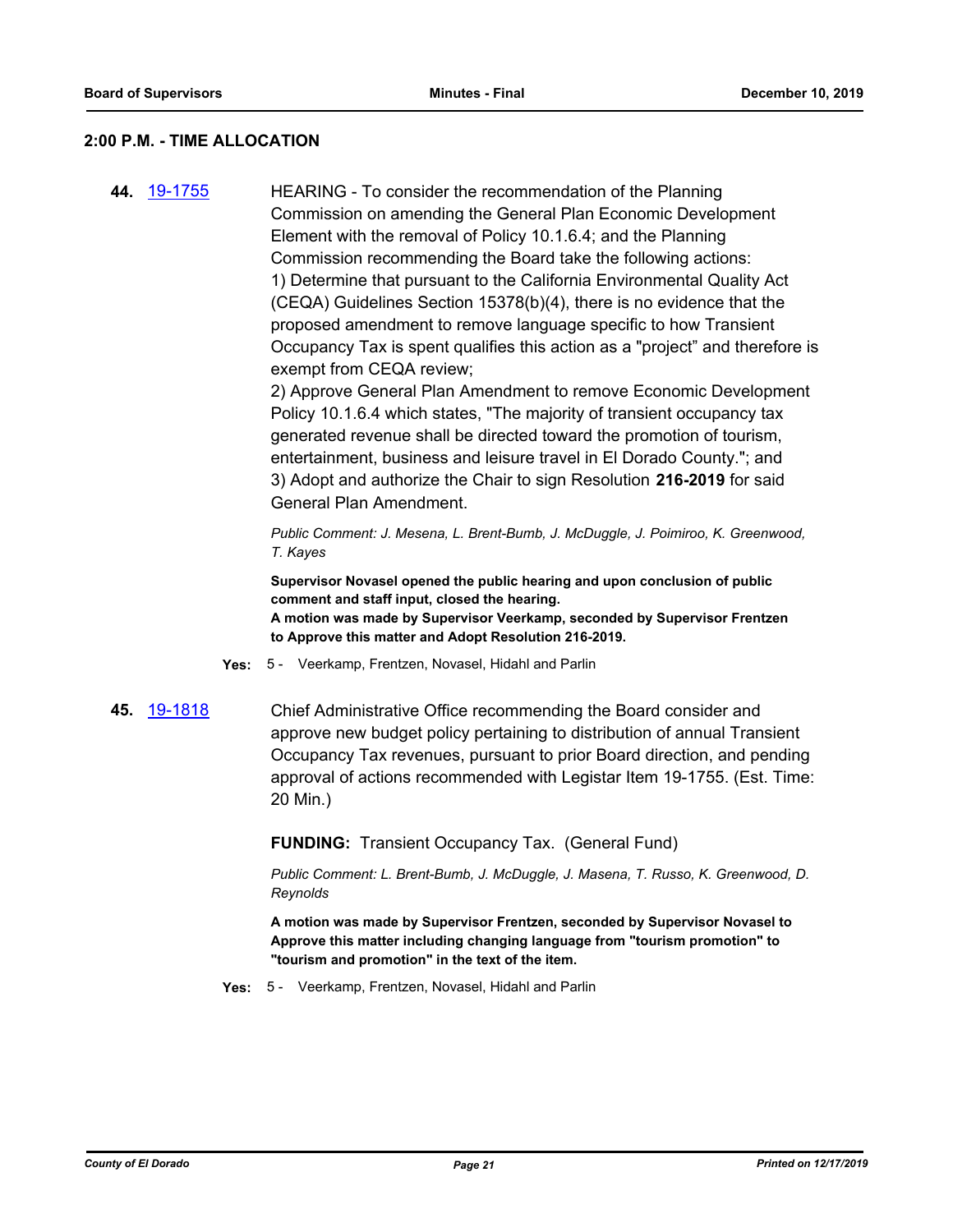| 46. 19-1714 | HEARING - To consider a request submitted by Joe Harn appealing the         |
|-------------|-----------------------------------------------------------------------------|
|             | Planning Commission's October 24, 2019 approval of Planned                  |
|             | Development PD18-0005/Tentative Subdivision Map                             |
|             | TM18-1536/Serrano Village J7 to allow a Development Plan for the            |
|             | proposed subdivision; a Tentative Subdivision Map creating 65 single        |
|             | family residential lots and six landscape lots; and Design Waivers of the   |
|             | El Dorado County Design and Improvement Standard Manual road                |
|             | improvement standards on property identified by Assessor's Parcel           |
|             | Number 123-040-011, consisting of 9.86 acres, in the El Dorado Hills        |
|             | area; and staff recommending the Board take the following actions:          |
|             | 1) Find that the project is Statutorily Exempt pursuant to Section 15182 of |
|             | the California Environmental Quality Act Guidelines; and                    |
|             | 2) Deny the appeal, thereby upholding the Planning Commission's             |
|             | October 24, 2019, approval of Planned Development                           |
|             | PD18-0005/Tentative Subdivision Map TM18-1536 based on the                  |
|             | Findings (Attachment B) and subject to the Conditions of Approval           |
|             | (Attachment C). (Supervisorial District 1) (Est. Time: 30 Min.)             |
|             |                                                                             |

*Public Comment: J. Davey, A. Priest, D. Simon, T. Kayes, R. Freddean, K. Loewen, K. Greenwood*

**Supervisor Novasel opened the public hearing and upon conclusion of public comment and staff input, closed the hearing.**

**A motion was made by Supervisor Veerkamp, seconded by Supervisor Novasel to deny the Appeal.**

**No vote was taken on this motion.**

**A motion was made by Supervisor Hidahl, seconded by Supervisor Frentzen to Continue this matter to February 4, 2020 and direct staff to work with the developer regarding solutions for the following list in their priority: 1) Park construction;**

- **2) Turn pocket issues; and**
- **3) Sidewalk.**

**Yes:** 4 - Frentzen, Novasel, Hidahl and Parlin

**Noes:** 1 - Veerkamp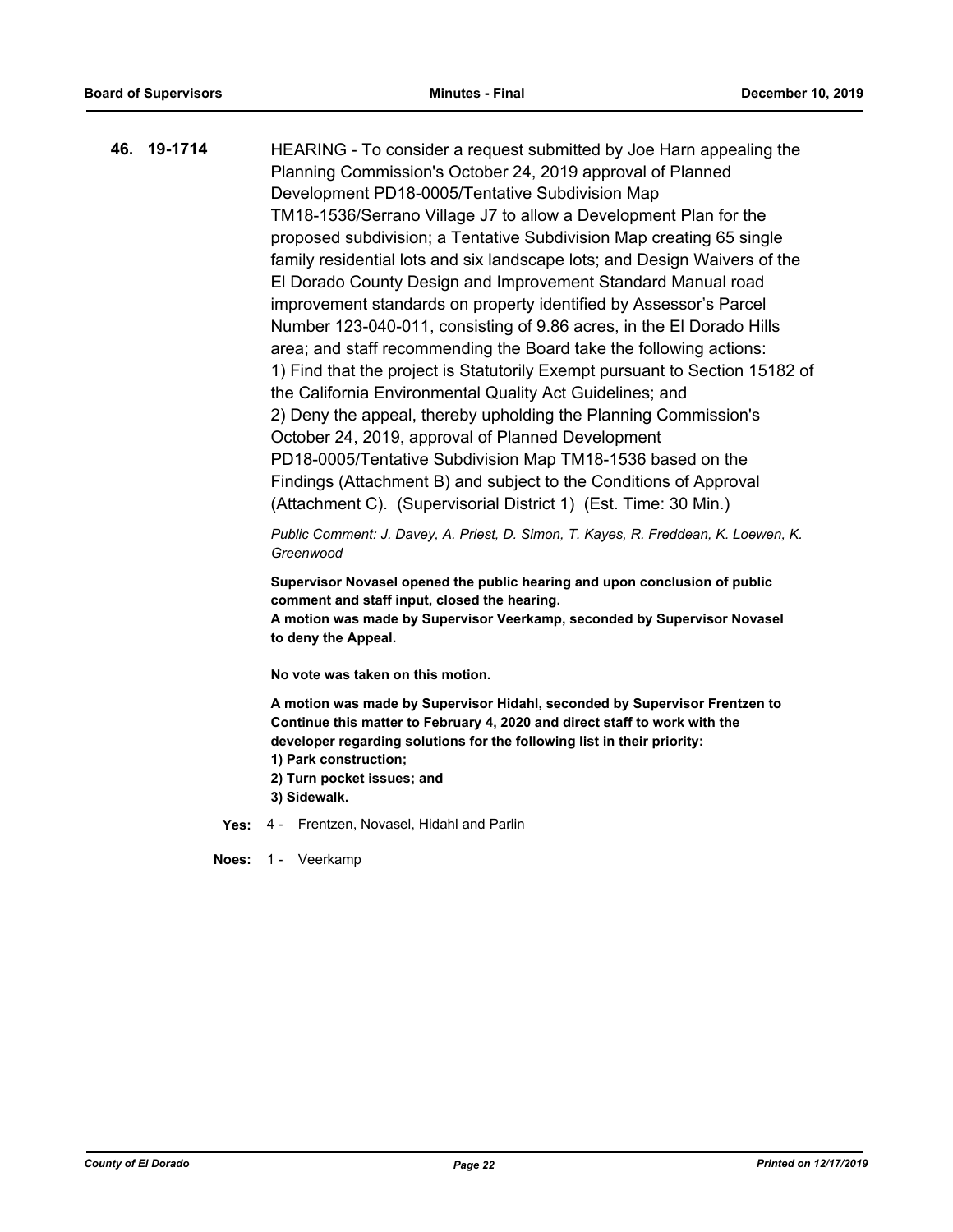### **3:00 P.M. - TIME ALLOCATION**

**47.** [19-1702](http://eldorado.legistar.com/gateway.aspx?m=l&id=/matter.aspx?key=27026) Department of Transportation recommending the Board take the following actions related to the Mosquito Road Bridge at South Fork American River Project, CIP 77126/36105028:

> 1) Receive a presentation regarding the latest project development including design alternative details for the replacement of the Mosquito Road Bridge;

2) Direct staff to continue with final design utilizing the recommended design detail alternative;

3) Adopt the Addendum to the Final Environmental Impact Report certified by the Board on August 8, 2017 for the project; and

4) Approve the project as revised in the Addendum to the certified Environmental Impact Report. (Est. Time: 45 Min.)

**FUNDING:** Highway Bridge Program Funds. (100% Federal Funds)

*Public Comment: K.Weiland, B. Michael, T. Kayes, R. Speak*

 **A motion was made by Supervisor Parlin, seconded by Supervisor Veerkamp to Appove this matter.**

**Yes:** 5 - Veerkamp, Frentzen, Novasel, Hidahl and Parlin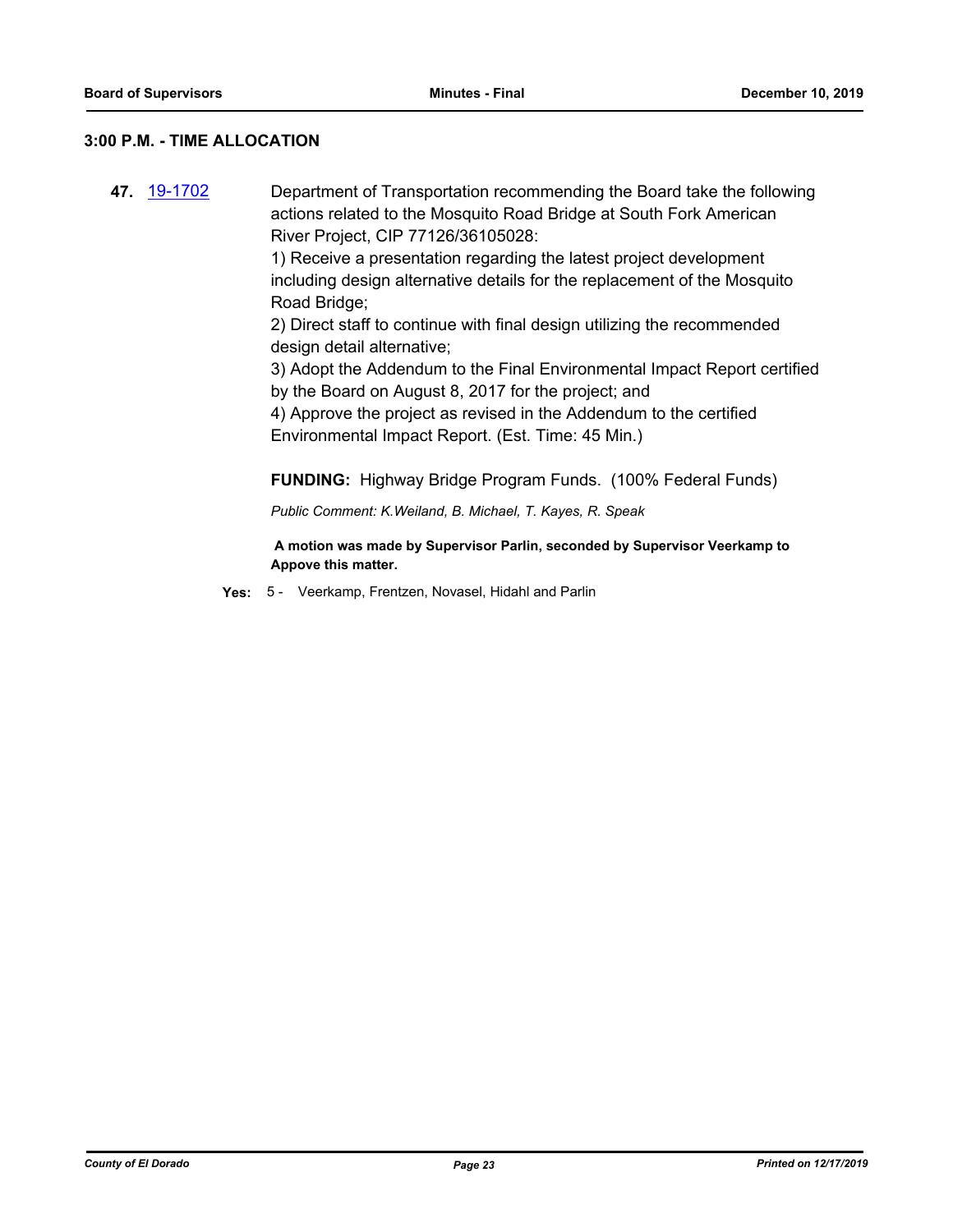#### **ITEMS TO/FROM SUPERVISORS**

**Supervisor Hidahl reported on the following: Cemetery Advisory Committee. Community and Economic Development Advisory Committee meeting. El Dorado Transit Audit review. Two by Two with Folsom. Community Council meeting. Behavioral Health Commission meeting. Fish and Wildlife Commission meeting. Transit/Transportation meeting. Monthly Planning and Building staff meeting.**

**Supervisor Frentzen reported on the following: Cameron Park Rotary speaker. Aukum/Fairplay Fire Safe Council speaker. Memorial service for Ken Strangfeld. Local Agency Formation Commission meeting. Broadband Committee meeting. AQUA conference.**

**Supervisor Veerkamp reported on the following: Hangtown 100 event. Fair Board Two by Two. Sacramento Area Council of Governments Board meeting. Folsom Two by Two. Good Day Sacramento. Placerville tree lighting. SMUD representatives meeting. Welcome Back event for Rob Schroeder. 2nd grader event. Harvest Season review meeting. South Lake Tahoe Two by Two meeting. Forest Health Task force meeting. Rural County Representative of California meeting. Holiday reception. CalFire Chiefs discussion.**

**Supervisor Parlin reported on the following: Local Insurance representatives meeting. Policy Makers dinner. Barry Smith - State Parks meeting. Town Hall meeting. Human Rights Commission meeting. Veterans Affairs Commissioner meeting. Auburn State Recreation meeting. Dollar General developer meeting. Community and Economic Development Advisory Committee representative meeting. Hangtown Christmas parade committee.**

**Supervisor Novasel reported on the following: California State Association of Counties conference. South Lake Tahoe Two by Two.**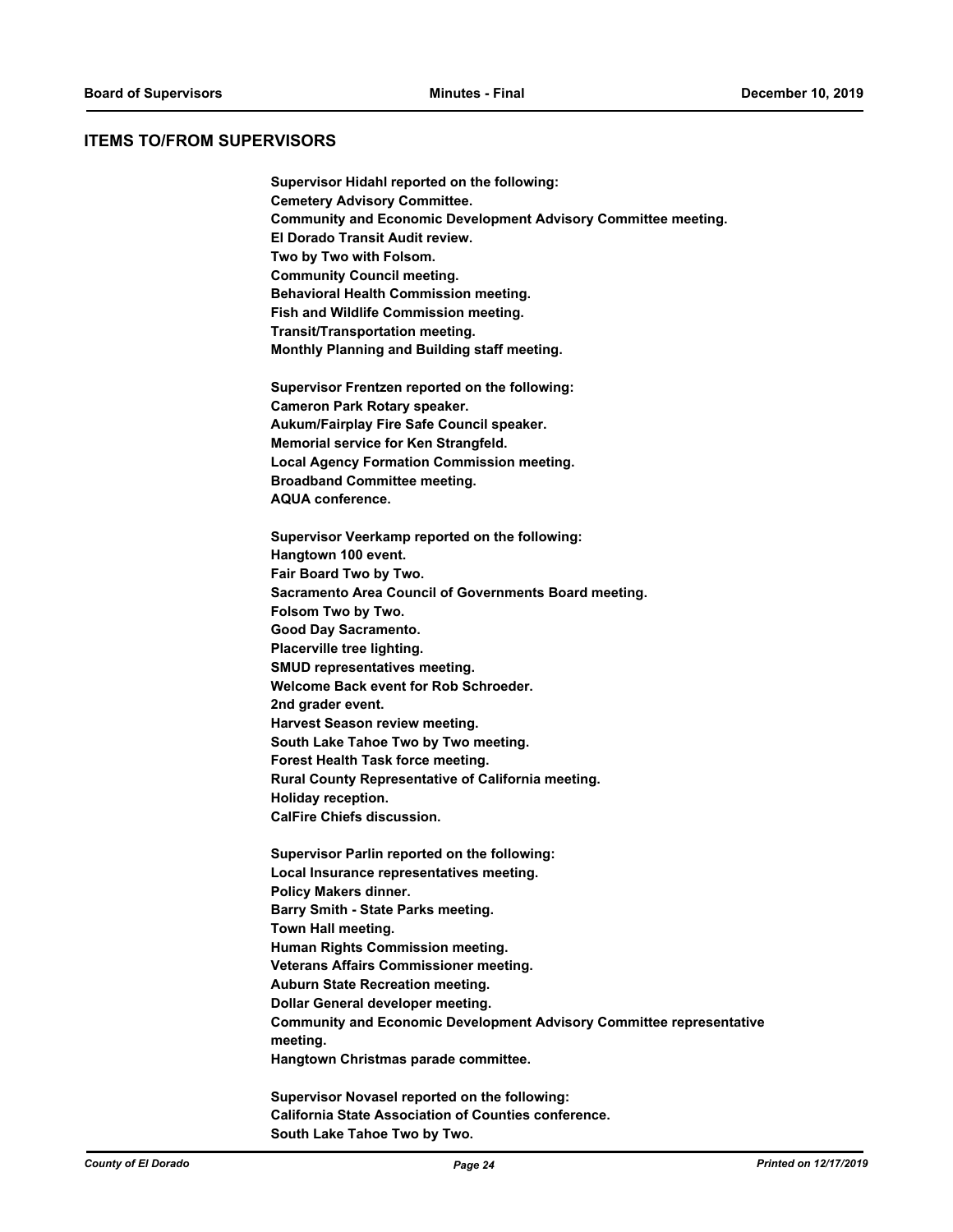# **CAO UPDATE**

**Don Ashton, Chief Administrative Officer, reported on the following: South Lake Tahoe City Manager resigning. Valley Clean Energy meeting. Pioneer Energy meeting.**

**ADJOURNED AT 6:40 P.M.**